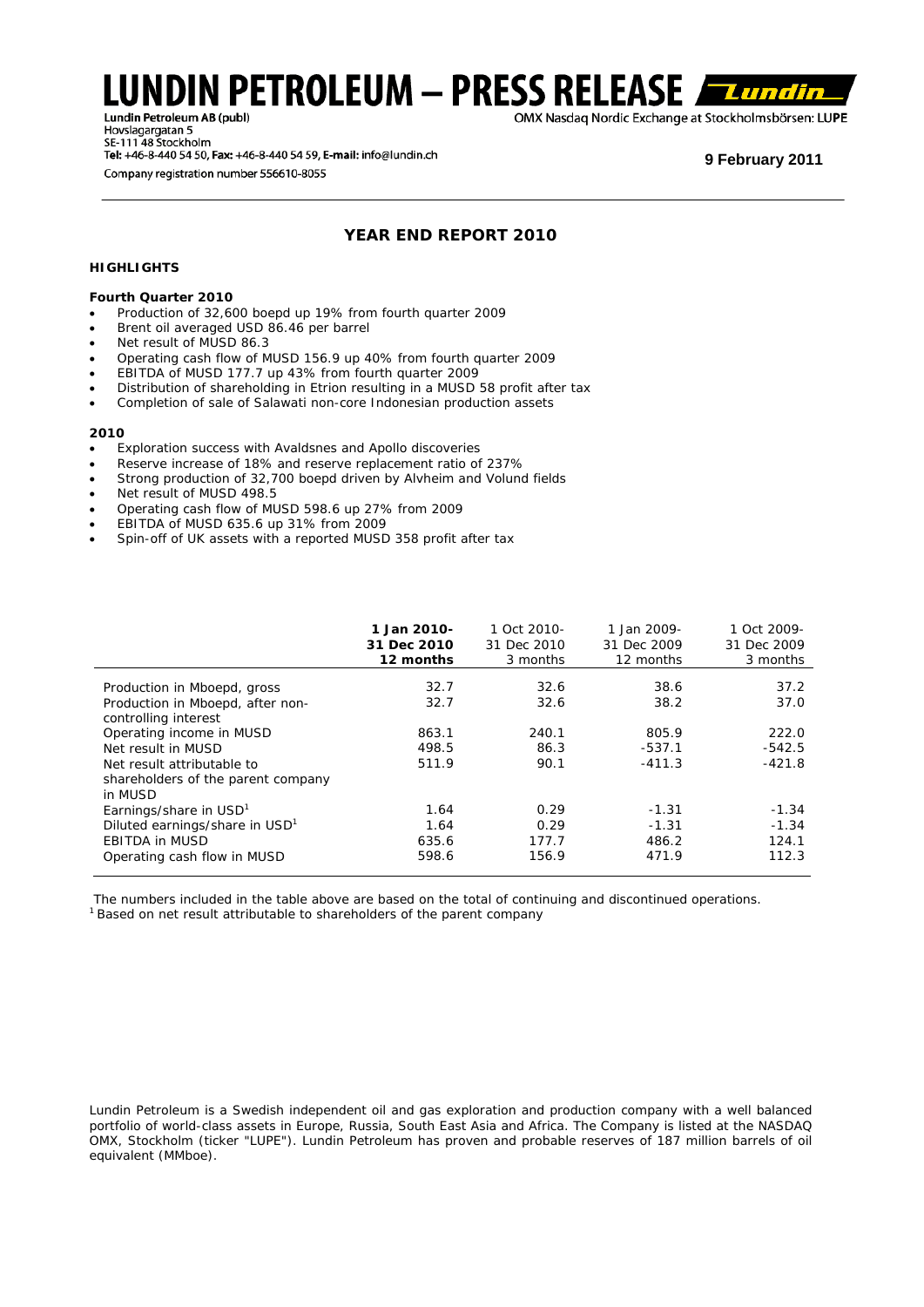### **Dear fellow Shareholders,**

2010 was a very successful year for Lundin Petroleum. The fundamental cornerstone of our strategy is to create shareholder value through exploration and this delivered positive results in 2010 with the Avaldsnes and Apollo discoveries in the Greater Luno Area offshore Norway. We have already commenced in 2011 an additional five well drilling programme in the Greater Luno Area to appraise the Avaldsnes discovery as well as targeting additional exploration prospects. I believe that our Avaldsnes discovery has the potential to open up a new production hub on the Norwegian Continental Shelf and with Lundin Petroleum being one of the largest owners of acreage in this area; this will be extremely positive for us.

We also crystallised the value of our United Kingdom business in 2010 through the spin-off of these assets into EnQuest plc, a new independent oil company with a particular focus on the United Kingdom Continental Shelf. This transaction has proved to be particularly successful resulting in a MUSD 358 profit for Lundin Petroleum and significant additional value for Lundin Petroleum shareholders who retained their shareholding in EnQuest.

I am pleased that we continue to increase our reserves and production. In 2010, our reserves increased by 18 percent and we achieved a reserve replacement ratio of close to 240 percent. In my opinion our ability to grow our reserve base is the most important factor in increasing shareholder value. Lundin Petroleum reserves are expected to increase further in 2011 as we book the reserves from our exploration discoveries such as Avaldsnes and Apollo. The increase to our reserve base will subsequently lead to increases in our production and operating cash flow as these reserves are developed and brought into production. Our production from non-divested assets will increase in 2011 by approximately 10 percent and production is expected to double from current levels to over 60,000 boepd in the next five years from various development projects in Norway.

### **Financial Performance**

Lundin Petroleum produced a net result for the financial year of 2010 of MUSD 498 which includes the gain of MUSD 358 reported on the spin-off of our UK business. Our remaining operations continue to produce strong operating cash flow, achieving MUSD 157 in the fourth quarter of 2010 to give a total operating cash flow for the reporting period of MUSD 599. The generation of strong operating cash flow is driven by our Norwegian production where the cost of operations is below USD 3.50 per barrel.

#### **Production**

Production for 2010 averaged 32,700 boepd or 28,400 boepd if we exclude the contribution from our United Kingdom and Indonesian assets sold during the year. Strong production from our Norwegian fields, Alvheim and Volund contributed positively to our production figures which were at the high end of our guidance range. Our forecast 2011 production is 28,000 - 33,000 boepd.

#### **Development**

Our production growth will come from five development projects in Norway which collectively will double our current production to over 60,000 boepd within the next five years. I am confident that the net capital cost of these projects estimated at USD 2 billion can be funded from a combination of internally generated cash flow and bank borrowings without the requirement for further equity funding.

The largest project for Lundin Petroleum is the Luno field development where gross recoverable reserves increased in 2010 from 95 to 148 MMboe. Conceptual development planning for the Luno field is now complete and we are ready to proceed with front-end engineering studies prior to the submission of a plan of development in 2011. However we are also finalizing studies with Det norske Oljeselskap ASA, the operator of the nearby Draupne field, to determine whether a Luno/Draupne joint development makes sense versus standalone Luno and Draupne developments. We expect the joint studies to be completed by the end of the first quarter 2011 when a joint versus standalone decision will be made.

We are making good progress with our other developments in Norway. The Gaupe field development is progressing well and first production, which will add an additional 5,000 boepd net to Lundin Petroleum, is still expected before year end 2011. We are finalising commercial terms with Shell for the tieback of the Nemo field to their Pierce production unit in the United Kingdom following which we will be ready to submit a plan of development. Conceptual studies for the development of the Krabbe and Marihøne fields are progressing satisfactorily.

#### **Exploration**

Our exploration led growth strategy has yielded positive results particularly in Norway where we have been one of the most successful exploration companies in recent years. Following the successes in discovering Luno, Avaldsnes and Apollo we believe that our continued exploration driven strategy will lead to further discoveries. Lundin Petroleum's 2011 work programme involves the drilling of a further ten appraisal and exploration wells in Norway including five wells in the Greater Luno Area. We will also commence drilling in 2011 in the Barents Sea with two exploration wells. Our exploration finding costs in Norway are less than USD 0.65 per barrel after tax. The current value of these discovered resources has created significant value for our shareholders

Our intention is to replicate the Norway success story in South East Asia. We have over the last few years built a local team of professionals, acquired licences and invested in 3D seismic acquisition. I have high hopes that our five well exploration drilling programme in Malaysia in 2011 will yield positive results and act as the springboard to create a new core development and production area for Lundin Petroleum.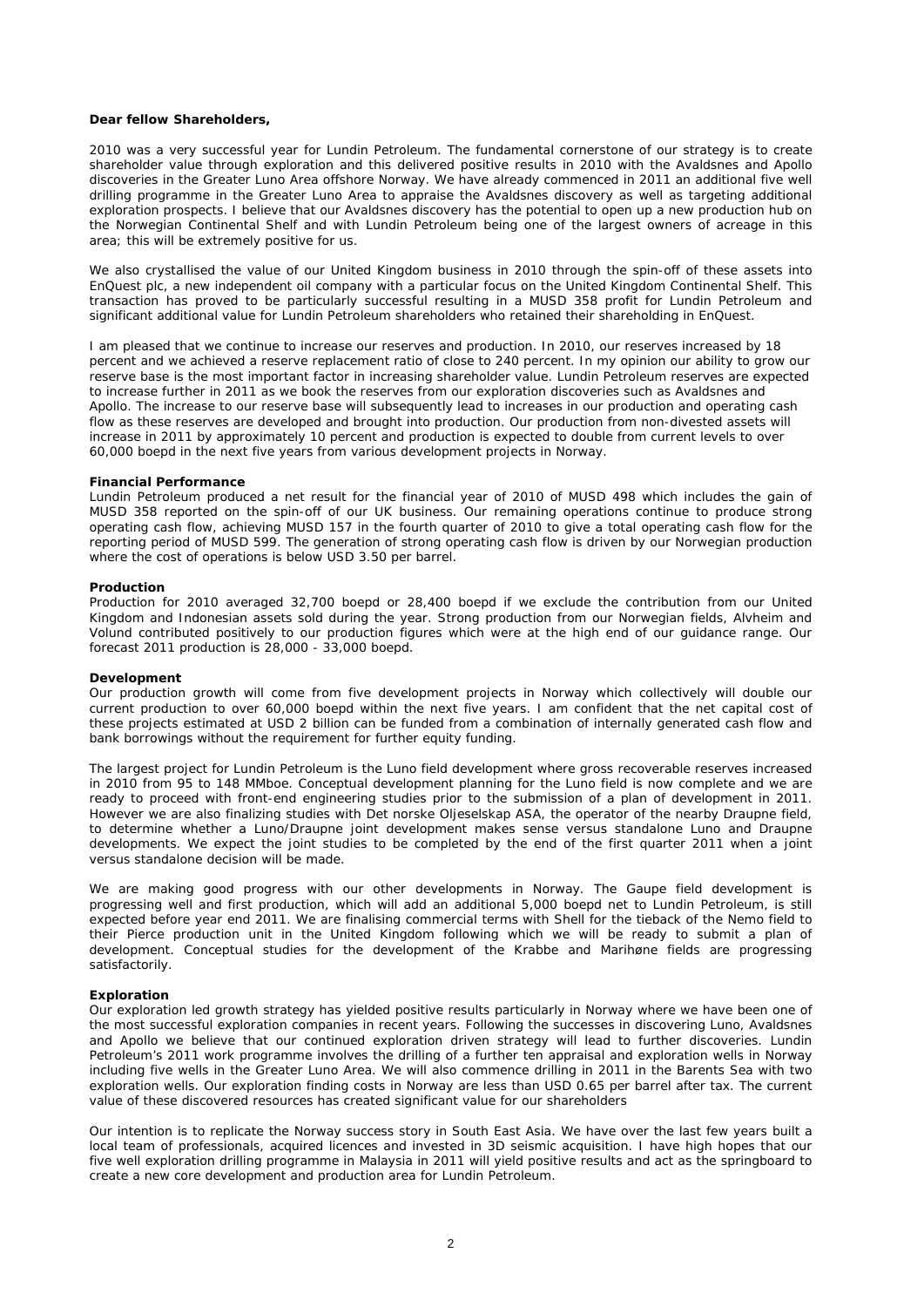### **Oil and gas industry**

During 2010, the oil and gas industry has been prominent in the media. The unfortunate events of the Macondo oil spill in the Gulf of Mexico highlighted the increasing challenges facing our industry as we operate in ever harsher environments and drill deeper to produce the planet's oil resources. Lundin Petroleum and our industry have certainly made major advances in terms of safety and environmental focus over recent years. I believe that whilst we continually strive to improve our performance the negative portrayal by the media of the oil and gas industry has been unjustified and does not reflect the advances that have been made.

The availability of cheap energy has over recent decades been the primary catalyst for world economic growth which has improved the lives of the majority of the world's population. As many of the world's economies have come out of recession in recent months, focus has returned to the question of oil supply. Despite the investment in alternative forms of renewable energy, which we support, hydrocarbons will remain the primary provider of the world's energy for the foreseeable future. Our industry faces the challenge in an escalating cost and increasingly regulated market to meet this continually increasing demand for hydrocarbon resources whilst balancing the need for improved environmental and safety performance.

I am very proud that we have grown our resource base and as a result created value for our loyal shareholders. The future will be more of the same and in this respect I believe we have the asset base and team to deliver.

Best Regards

C. Ashley Heppenstall President and CEO

## **OPERATIONAL REVIEW**

## **EUROPE**

#### **Norway**

The net production to Lundin Petroleum for the twelve month period ended 31 December 2010 (reporting period) from the Alvheim field (Lundin Petroleum working interest (WI) 15%), offshore Norway, was 12,900 barrels of oil equivalent per day (boepd). The Alvheim field has been on production since June 2008 and continues to perform above expectations. This excellent reservoir performance has resulted in increased gross ultimate recoverable reserves during 2010 to 276 million of barrels of oil equivalent (MMboe). Phase 2 of Alvheim development drilling commenced in the second quarter of 2010 and now involves the drilling of four new multilateral wells to be completed during the second half of 2011. The first Phase 2 well came on production in late 2010. The cost of operations for the Alvheim field averaged below USD 3.50 per barrel for the reporting period.

The net production to Lundin Petroleum from the Volund field (WI 35%) amounted to 5,300 boepd for the reporting period. The first two development wells (one producer and one water injector) on the Volund field were successfully completed in 2009 but due to limitations in production capacity on the Alvheim FPSO the first Volund production well did not commence production until April 2010. Phase 2 of Volund development drilling which involved a further two multilateral production wells was successfully completed in the third quarter of 2010. As a result, current Volund field production increased to 9,700 boepd net in the fourth quarter which is above the 8,700 boepd net Volund field firm capacity on the Alvheim FPSO.

In October 2009, a new oil discovery on the Marihøne prospect in PL340 (WI 15%) was announced. The discovery is estimated to contain gross recoverable resources of 20 MMboe and will likely be developed as a subsea tieback to the Alvheim FPSO. A further exploration well targeting the Caterpillar prospect in PL340BS is currently drilling and if successful is likely to be developed in conjunction with Marihøne.

The Luno field located in PL338 (WI 50%) was discovered in 2007 and has subsequently been appraised by two further wells. The results of these appraisal wells have been incorporated into the reservoir model being used for development planning and has resulted in an upgrade of gross proven and probable (2P) reserves from 95 MMboe to 148 MMboe for the Luno field. The reserves have been estimated by third party reserves auditors Gaffney Cline & Associates. Conceptual development studies for a Luno field standalone development are complete. In parallel, studies are ongoing in relation to a joint development of the Luno field and the Draupne field located in nearby PL001B. A decision will be taken by the end of the first quarter of 2011 as to whether a standalone or joint development option will be pursued following which FEED studies will be completed prior to submission of a plan of development.

In December 2010, a further discovery was made in PL338 on the Apollo prospect. Apollo, located only 5 km from the Luno field, contains estimated gross recoverable reserves of between 15 and 65 MMboe within PL338 in both Paleocene and Cretaceous reservoirs. The discovery will be appraised in 2012 and then most likely be developed through the Luno facilities.

An exploration well in PL501 (WI 40%) targeting the Avaldsnes prospect was successfully completed in the third quarter of 2010 as an oil discovery. Production tests confirmed excellent reservoir characteristics with the well flowing at a restricted production rate of approximately 5,000 bopd. It is estimated that the Avaldsnes discovery contains gross recoverable resources of 100 to 400 MMboe within licence PL501 and that the fault controlled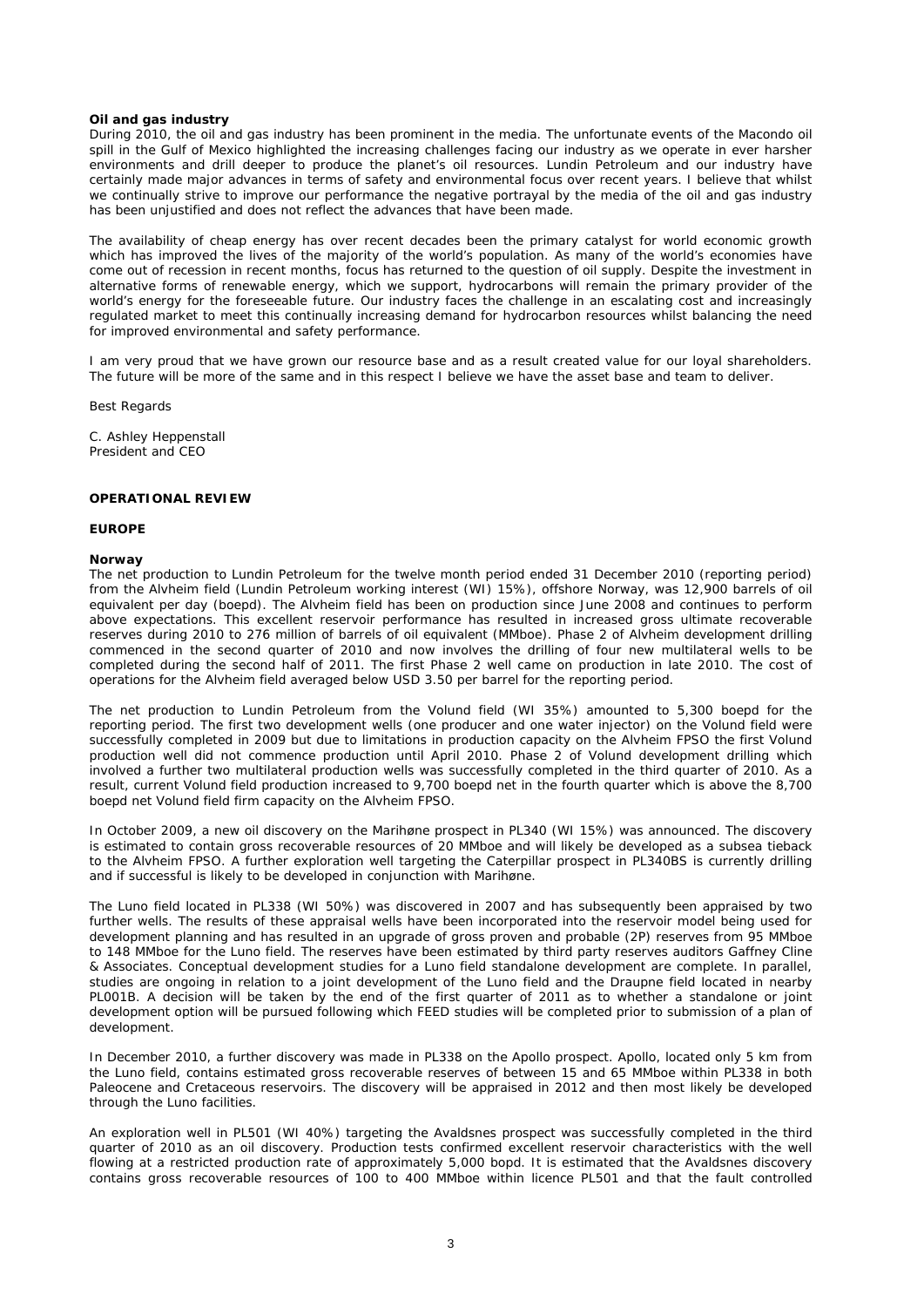structure extends to the west into PL265 (WI 10%). Appraisal of the Avaldsnes discovery will commence in the first half of 2011 with the drilling of two appraisal wells in PL501. A further well will be drilled in 2011 by Statoil, operator of PL265, to test the extension of the Avaldsnes structure into PL265. The element of the Avaldsnes structure in PL265 has been named Aldous Major South. The Avaldsnes discovery has successfully proven the migration of hydrocarbons to the eastern side of the Utsira High. This has a positive impact upon the exploration potential of the Greater Luno Area and as a result further exploration wells will be drilled in 2011 on the Tellus prospect in PL338 (WI 50%) (currently drilling) and the Aldous Major North prospect (formerly called Torvestad) in PL265/PL501 followed by likely wells in PL359 (WI 40%) and PL410 (WI 70%) in 2012.

The plan of development was approved in June 2010 for the Gaupe field in PL292 (WI 40%), where first production is expected in late 2011. The Gaupe field operated by BG group has estimated gross reserves of approximately 31 MMboe and is estimated to produce at a plateau production rate net to Lundin Petroleum of 5,000 boepd.

Development planning is ongoing on the Nemo field in PL148 (WI 50%) and the Krabbe field in PL301 (WI 40%). A concept selection has been completed for the Nemo field and, subject to finalisation of commercial negotiations, it is expected that a plan of development will be submitted in 2011.

In January 2011, Lundin Petroleum was awarded ten exploration licences in the 2010 APA Licensing Round of which six licences will be operated by Lundin Petroleum.

In 2010, exploration wells on the Frusalen prospect in PL476 (WI 30%), Barchan prospect in PL400 (WI 50%) and Norall prospect in PL409 (WI 70%) were completed as dry holes and a well on the Luno High prospect in PL359 (WI 40%) was completed as non-commercial.

## **France**

The net production to Lundin Petroleum in the Paris Basin (WI 100%) averaged 2,450 boepd and in the Aquitaine Basin (WI 50%) averaged 750 boepd for the reporting period. The redevelopment of the Grandville field in the Paris Basin involving the drilling of eight new development wells and the installation of new production facilities has commenced.

## **The Netherlands**

The net gas production to Lundin Petroleum from the Netherlands averaged 2,050 boepd for the reporting period which was ahead of forecast.

The exploration well De Hoeve-1 in the onshore Gorredijk concession (WI 7.75%) was successfully completed in the first quarter 2010 as a gas discovery.

## **Ireland**

A 3D seismic acquisition programme in the Slyne Basin licence 04/06 (WI 50%) was completed in the third quarter of 2010.

## **United Kingdom**

The net production to Lundin Petroleum from the United Kingdom is included for the first quarter only and averaged 2,250 boepd during the reporting period.

On 6 April 2010, Lundin Petroleum completed the spin-off of its operations in the United Kingdom into EnQuest plc, a newly formed company focusing on the UK North Sea. Production from the United Kingdom is included only for the three month period ended 31 March 2010.

### **SOUTH EAST ASIA Indonesia**

## *Salawati Island and Basin (Papua)*

The net production to Lundin Petroleum from Salawati (Salawati Island WI 14.5%, Salawati Basin WI 25.9%) was 2,000 boepd for the reporting period.

In December 2010, Lundin Petroleum completed the sale of its Salawati interests to RH Petrogas (RHP). The consideration for the sale was MUSD 37.1 plus an additional MUSD 3.9 in the event of certain future field developments.

## *Lematang (South Sumatra)*

The net production to Lundin Petroleum from the Singa gas field (WI 25.9%) during the reporting period amounted to 400 boepd. Production from the Singa field commenced during the second quarter of 2010. Current gross production from the first production well is approximately 20 million standard cubic feet per day (MMscfd) of sales gas and is restricted by surface facility limitations resulting from higher hydrocarbon liquid production than expected.

Additional liquid removal facilities are planned to be installed and until such time production will remain constrained. Production is expected to increase to a gross plateau rate of 50 MMscfd following further development drilling. The original Singa gas sales agreement with PT PLN (Persero), an Indonesian state owned electricity company, was amended in February 2010 incorporating an increased gas price and to allow PT PGN (Persero), an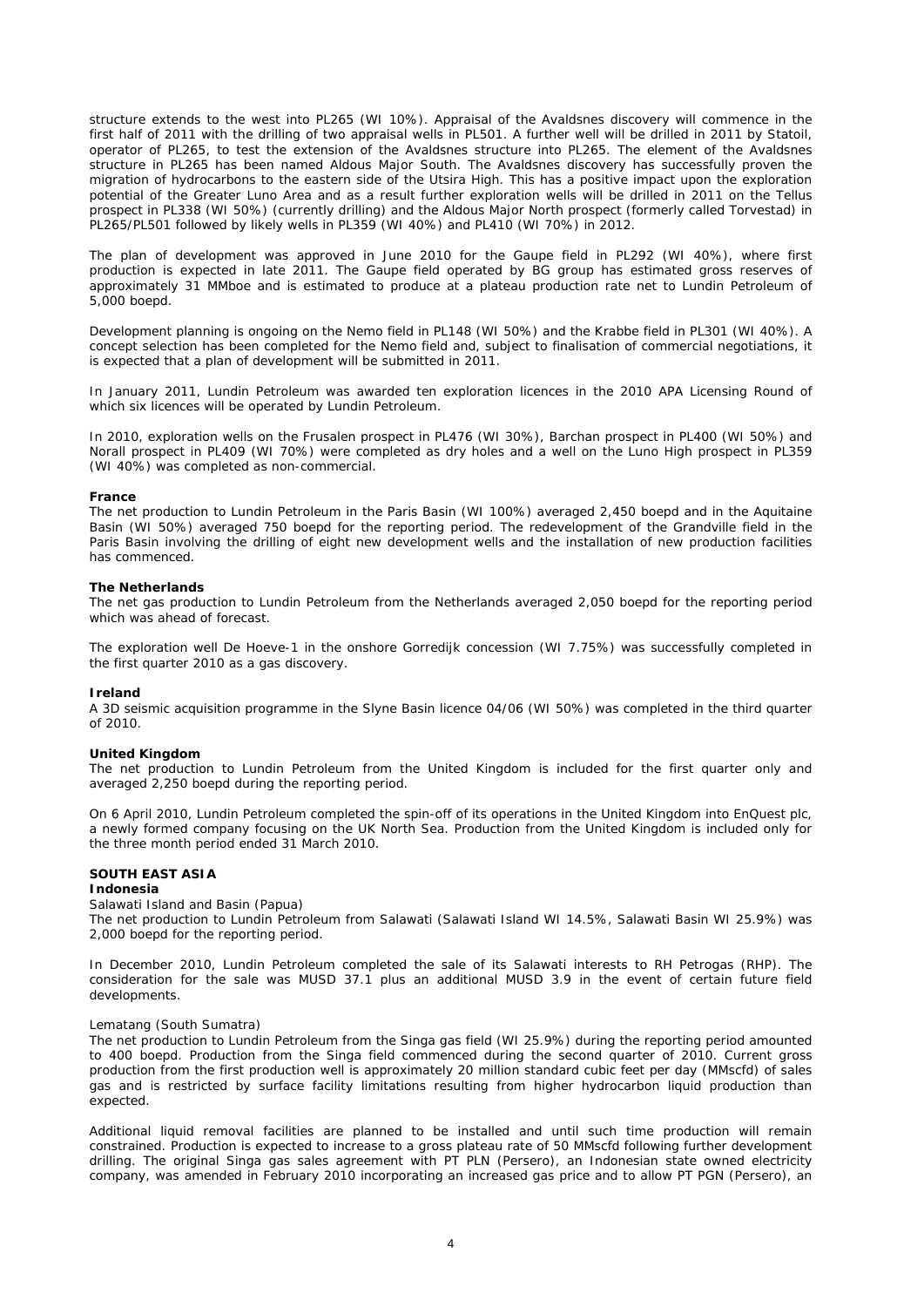Indonesian state owned gas distributor, to buy initial production from the Singa field. The gas sales contract with PT PGN (Persero) was signed in April 2010. The average gas price for both contracts is in excess of USD 5 per million British thermal units (MMbtu).

## *Rangkas (Java)*

A 474 km 2D seismic acquisition programme is currently ongoing on the Rangkas block (WI 51%).

#### *Baronang/Cakalang (Natuna Sea)*

A 975 km2 3D seismic acquisition programme on the Baronang and Cakalang block (WI 100%) was completed in April 2010 and interpretation is ongoing. In addition a 1,500 km 2D seismic acquisition programme will be completed on Cakalang in 2011.

#### *South Sokang (Natuna Sea)*

A new Production Sharing Contract for the South Sokang block was signed in December 2010 (WI 60%).

### **Malaysia**

A total of 2,150 km2 of 3D seismic acquisition on Blocks PM308A (WI 35%), PM308B (WI 75%) and SB303 (WI 75%) was completed in 2009. The seismic data processing and interpretation work has identified numerous drilling targets for the 2011/2012 drilling campaign. Five exploration wells will be drilled this year commencing in April 2011 and a jack up rig has been secured for this programme.

In 2010 Lundin Petroleum signed a new Production Sharing Contract encompassing blocks SB307 and SB308 (WI 42.5%) offshore Sabah. A 330 km2 3D acquisition programme on blocks SB307 and SB308 was completed during the second quarter of 2010.

#### **Vietnam**

Exploration wells on the Hoa-Hong-X1 and Hoa Dao High prospects in Block 06/94 (WI 33.33%) were completed in 2010. Both wells were plugged and abandoned after either being dry or encountering uncommercial quantities of gas.

#### **RUSSIA**

The net production to Lundin Petroleum from Russia for the period was 3,600 boepd.

In the Lagansky Block (WI 70%) in the northern Caspian a major oil discovery was made on the Morskaya field in 2008. The discovery due to its offshore location is deemed to be strategic by the Russian Government under the Foreign Strategic Investment Law. As a result a 50 percent ownership by a state owned company is required prior to development. During 2010, 103 km2 of new 3D seismic was acquired on the Lagansky block which will target new exploration drilling locations.

## **AFRICA**

### **Tunisia**

The net production to Lundin Petroleum from the Oudna field (WI 40%) was 1,000 boepd for the reporting period. The Oudna field production continues to outperform expectations.

#### **Congo (Brazzaville)**

Exploration drilling will resume in 2011 with one well on Block Marine XIV (WI 21.55%) and a further well on Block Marine XI (WI 18.75%).

## **FINANCIAL REVIEW**

#### **Result**

The net result including discontinued operations for the financial year ended 31 December 2010 (reporting period) amounted to MUSD 498.5 (MUSD -537.1). The net result attributable to shareholders of the parent company including discontinued operations for the reporting period amounted to MUSD 511.9 (MUSD -411.3) representing earnings per share on a fully diluted basis of USD 1.64 (USD -1.31).

Lundin Petroleum reports a net result from continuing operations for the reporting period of MUSD 129.5 (MUSD -545.8). The net result attributable to shareholders of the parent company from continuing operations amounted to MUSD 142.9 (MUSD -420.0) representing earnings per share on a fully diluted basis of USD 0.46 (USD -1.34).

Operating cash flow including discontinued operations for the reporting period amounted to MUSD 598.6 (MUSD 471.9) representing operating cash flow per share on a fully diluted basis of USD 1.92 (USD 1.51). Earnings before interest, tax, depletion and amortisation (EBITDA) including discontinued operations for the reporting period amounted to MUSD 635.6 (MUSD 486.2) representing EBITDA per share on a fully diluted basis of USD 2.04 (USD 1.55).

#### **Changes in the Group**

During the first quarter of 2010, Lundin Petroleum announced its intention to spin-off the United Kingdom (UK) business. The spin-off was completed on 6 April 2010 with the sale of the UK business in exchange for shares in the newly incorporated company, EnQuest, and the subsequent distribution of the EnQuest shares received to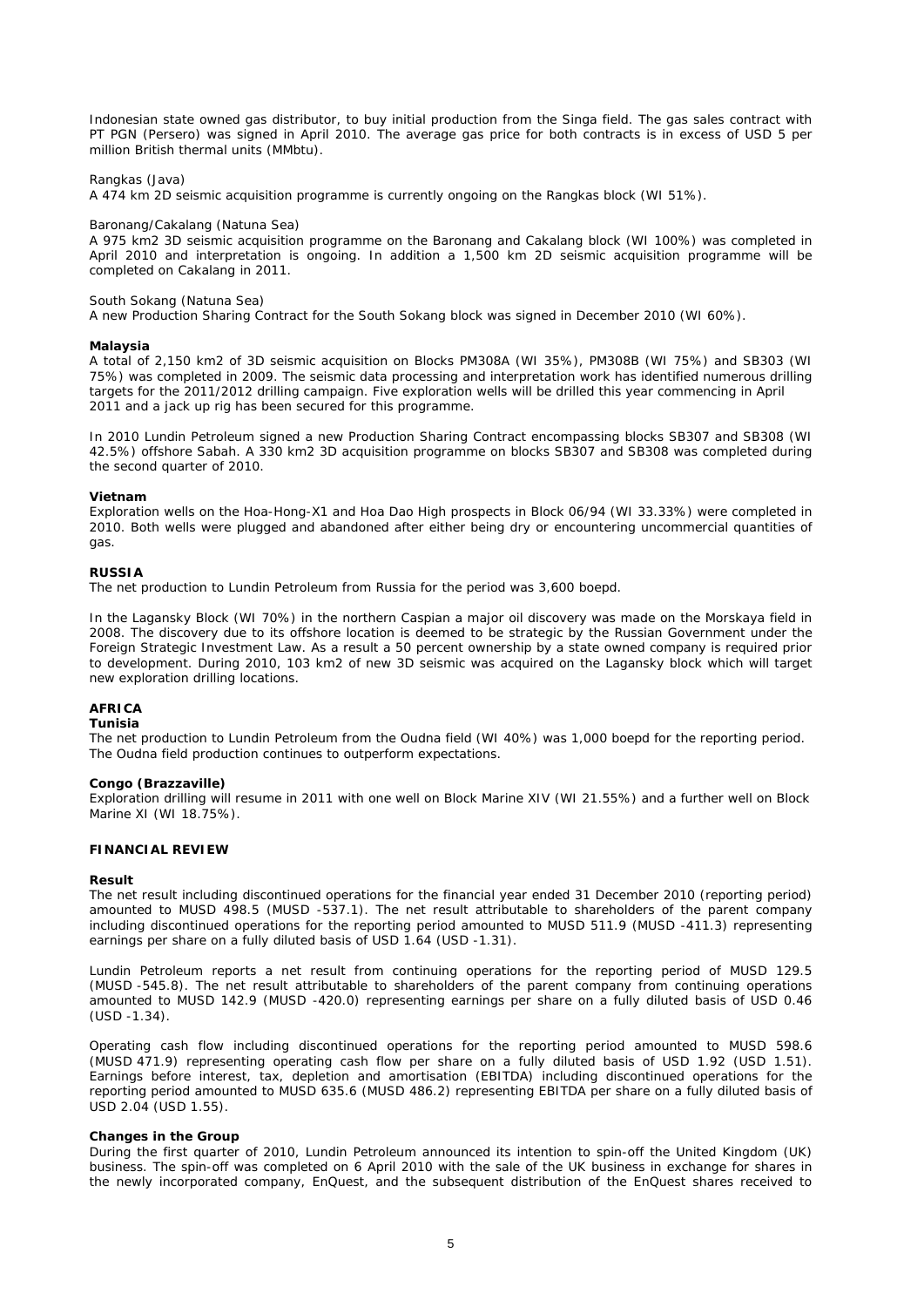Lundin Petroleum shareholders on 9 April 2010. The results of the UK business are included in the Lundin Petroleum accounts up until the end of the first quarter of 2010 and are shown as discontinued operations. For more detail refer to Note 8.

On 12 November 2010, Lundin Petroleum completed the distribution of its shares in Etrion Corporation to Lundin Petroleum's shareholders, in connection with the listing of the shares of Etrion on the NASDAQ OMX Stockholm exchange. The result from Etrion is included in the consolidated accounts up to the date of the distribution.

On 29 December 2010, Lundin Petroleum completed the sale of its non-operated interests in Salawati Basin and Salawati Island assets in Indonesia to RH Petrogas.

#### **Production**

Production including discontinued operations for the reporting period amounted to 11,940.0 (13,931.7) thousand barrels of oil equivalent (Mboe) representing 32.7 Mboe per day (Mboepd) (38.2 Mboepd) and was comprised as follows:

|                                        | 1 Jan 2010- | 1 Oct 2010- | 1 Jan 2009- | 1 Oct 2009- |
|----------------------------------------|-------------|-------------|-------------|-------------|
|                                        | 31 Dec 2010 | 31 Dec 2010 | 31 Dec 2009 | 31 Dec 2009 |
| Production                             | 12 months   | 3 months    | 12 months   | 3 months    |
| Norway                                 |             |             |             |             |
| - Quantity in Mboe                     | 6,629.8     | 1,874.1     | 5,060.9     | 1,311.5     |
| - Quantity in Mboepd                   | 18.2        | 20.4        | 13.9        | 14.3        |
| <b>France</b>                          |             |             |             |             |
| - Quantity in Mboe                     | 1,160.8     | 296.6       | 1,249.2     | 306.7       |
| - Quantity in Mboepd                   | 3.2         | 3.2         | 3.4         | 3.3         |
| <b>Netherlands</b>                     |             |             |             |             |
| - Quantity in Mboe                     | 756.7       | 191.4       | 759.3       | 178.7       |
| - Quantity in Mboepd                   | 2.1         | 2.1         | 2.1         | 1.9         |
| <b>Indonesia</b>                       |             |             |             |             |
| - Quantity in Mboe                     | 887.1       | 250.2       | 896.3       | 218.0       |
| - Quantity in Mboepd                   | 2.4         | 2.7         | 2.4         | 2.4         |
| <b>Russia</b>                          |             |             |             |             |
| - Quantity in Mboe                     | 1,321.2     | 302.0       | 1,890.0     | 405.9       |
| - Quantity in Mboepd                   | 3.6         | 3.3         | 5.2         | 4.4         |
| Tunisia                                |             |             |             |             |
| - Quantity in Mboe                     | 372.2       | 83.3        | 494.9       | 105.5       |
| - Quantity in Mboepd                   | 1.0         | 0.9         | 1.4         | 1.2         |
| Total from continuing operations       |             |             |             |             |
| - Quantity in Mboe                     | 11,127.8    | 2,997.6     | 10,350.6    | 2,526.3     |
| - Quantity in Mboepd                   | 30.5        | 32.6        | 28.4        | 27.5        |
| Non-controlling interest in Russia     |             |             |             |             |
| - Quantity in Mboe                     |             |             | 162.2       | 15.8        |
| - Quantity in Mboepd                   |             |             | 0.4         | 0.2         |
|                                        |             |             |             |             |
| Total from continuing operations       |             |             |             |             |
| excluding non-controlling interest     |             |             |             |             |
| - Quantity in Mboe                     | 11,127.8    | 2,997.6     | 10,188.4    | 2,510.5     |
| - Quantity in Mboepd                   | 30.5        | 32.6        | 28.0        | 27.3        |
|                                        |             |             |             |             |
| Discontinued operations - United       |             |             |             |             |
| Kingdom                                |             |             |             |             |
| - Quantity in Mboe                     | 812.2       |             | 3,743.3     | 896.4       |
| - Quantity in Mboepd                   | 2.2         |             | 10.2        | 9.7         |
|                                        |             |             |             |             |
| <b>Total excluding non-controlling</b> |             |             |             |             |
| interest                               |             |             |             |             |
| - Quantity in Mboe                     | 11,940.0    | 2,997.6     | 13,931.7    | 3,406.9     |
| - Quantity in Mboepd                   | 32.7        | 32.6        | 38.2        | 37.0        |

In April 2010, the Volund field, offshore Norway commenced production and has contributed 5.3 Mboepd of the 18.2 Mboepd of production reported for Norway for the reporting period. Production from the Volund field averaged 9.7 Mboepd for the fourth quarter of 2010.

In 2009, Lundin Petroleum fully consolidated two subsidiaries in Russia over which it had control, with the portion not owned by Lundin Petroleum shown as a non-controlling interest. The average production for Russia for the financial year ended 31 December 2009 adjusted to Lundin Petroleum's share of ownership was 4.8 Mboepd. Lundin Petroleum sold the two controlled Russian subsidiaries during the second half of 2009.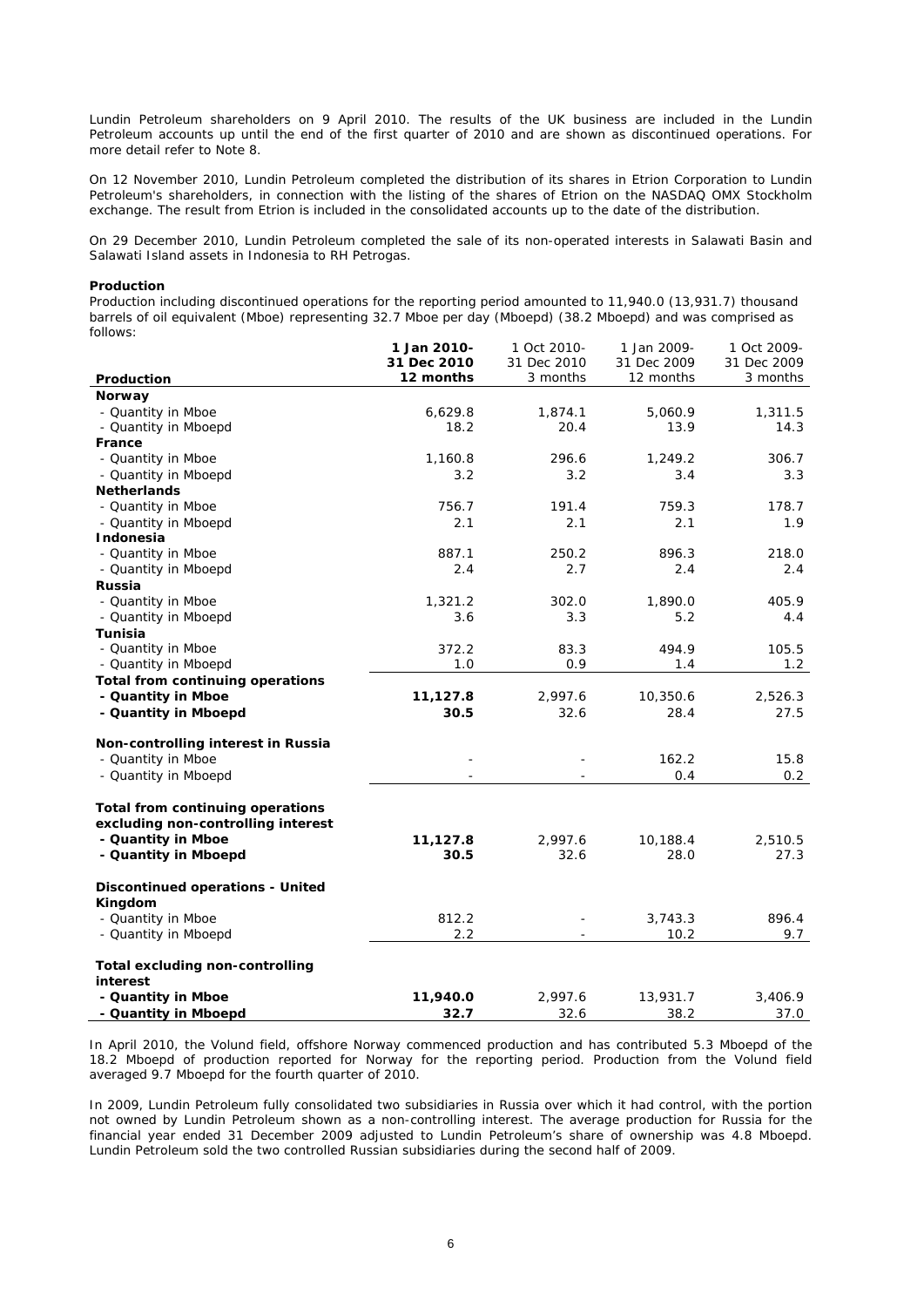Production quantities in a period can differ from sales quantities for a number of reasons. Timing differences can arise due to inventory, storage and pipeline balances effects. Other differences arise as a result of paying royalties in kind as well as the effects from production sharing agreements.

## **Operating income**

Net sales of oil and gas for the reporting period amounted to MUSD 785.2 (MUSD 567.5) and are detailed in Note 1. The average price achieved by Lundin Petroleum for a barrel of oil amounted to USD 72.26 (USD 57.16) and is detailed in the following table. The average Dated Brent price for the reporting period amounted to USD 79.50 (USD 61.67) per barrel.

Sales for the reporting period were comprised as follows:

| <b>Sales</b><br>Average price per boe expressed in<br><b>USD</b> | 1 Jan 2010-<br>31 Dec 2010<br>12 months | 1 Oct 2010-<br>31 Dec 2010<br>3 months | 1 Jan 2009-<br>31 Dec 2009<br>12 months | 1 Oct 2009-<br>31 Dec 2009<br>3 months |
|------------------------------------------------------------------|-----------------------------------------|----------------------------------------|-----------------------------------------|----------------------------------------|
| Norway                                                           |                                         |                                        |                                         |                                        |
| - Quantity in Mboe                                               | 6,712.5                                 | 1,970.4                                | 5,200.1                                 | 1,312.0                                |
| - Average price per boe                                          | 77.93                                   | 84.17                                  | 60.48                                   | 70.26                                  |
| France                                                           |                                         |                                        |                                         |                                        |
| - Quantity in Mboe                                               | 1,168.0                                 | 289.5                                  | 1,277.9                                 | 312.0                                  |
| - Average price per boe                                          | 79.35                                   | 88.52                                  | 60.94                                   | 73.93                                  |
| <b>Netherlands</b>                                               |                                         |                                        |                                         |                                        |
| - Quantity in Mboe                                               | 756.7                                   | 191.4                                  | 759.3                                   | 178.7                                  |
| - Average price per boe                                          | 44.37                                   | 50.52                                  | 50.49                                   | 47.83                                  |
| <b>Indonesia</b>                                                 |                                         |                                        |                                         |                                        |
| - Quantity in Mboe                                               | 607.7                                   | 277.5                                  | 609.4                                   | 139.3                                  |
| - Average price per boe                                          | 65.31                                   | 67.06                                  | 60.58                                   | 69.76                                  |
| <b>Russia</b>                                                    |                                         |                                        |                                         |                                        |
| - Quantity in Mboe                                               | 1,290.0                                 | 290.5                                  | 1,976.4                                 | 392.9                                  |
| - Average price per boe                                          | 51.65                                   | 56.61                                  | 37.64                                   | 48.87                                  |
| <b>Tunisia</b>                                                   |                                         |                                        |                                         |                                        |
| - Quantity in Mboe                                               | 382.6                                   |                                        | 465.5                                   |                                        |
| - Average price per boe                                          | 77.15                                   |                                        | 54.72                                   |                                        |
| Total from continuing operations                                 |                                         |                                        |                                         |                                        |
| - Quantity in Mboe                                               | 10,917.5                                | 3,019.3                                | 10,288.6                                | 2,334.9                                |
| - Average price per boe                                          | 71.92                                   | 78.23                                  | 55.16                                   | 65.41                                  |
| <b>Discontinued operations - United</b><br>Kingdom               |                                         |                                        |                                         |                                        |
| - Quantity in Mboe                                               | 814.4                                   |                                        | 3,630.8                                 | 893.2                                  |
| - Average price per boe                                          | 76.82                                   |                                        | 62.83                                   | 74.23                                  |
| <b>Total</b>                                                     |                                         |                                        |                                         |                                        |
| - Quantity in Mboe                                               | 11,731.9                                | 3,019.3                                | 13,919.4                                | 3,228.1                                |
| - Average price per boe                                          | 72.26                                   | 78.23                                  | 57.16                                   | 67.85                                  |

The oil produced in Russia is sold on either the Russian domestic market or exported into the international market. 40 percent (40 percent) of Russian sales for the reporting period were on the international market at an average price of USD 76.17 per barrel (USD 57.23 per barrel) with the remaining 60 percent (60 percent) of Russian sales being sold on the domestic market at an average price of USD 34.98 per barrel (USD 24.67 per barrel).

Other operating income amounted to MUSD 13.4 (MUSD 4.3) for the reporting period and includes MUSD 9.3 (MUSD -) of income relating to Etrion's solar business. Also included in other operating income is tariff income from France and the Netherlands and income for maintaining strategic inventory levels in France.

## **Production costs**

Production costs for the reporting period amounted to MUSD 157.1 (MUSD 155.3) and are detailed in Note 2. The production and depletion costs per barrel of oil equivalent produced from continuing oil and gas operations are detailed in the table below.

| Production cost and depletion | 1 Jan 2010- | 1 Oct 2010- | 1 Jan 2009- | 1 Oct 2009- |
|-------------------------------|-------------|-------------|-------------|-------------|
| in USD per boe                | 31 Dec 2010 | 31 Dec 2010 | 31 Dec 2009 | 31 Dec 2009 |
|                               | 12 months   | 3 months    | 12 months   | 3 months    |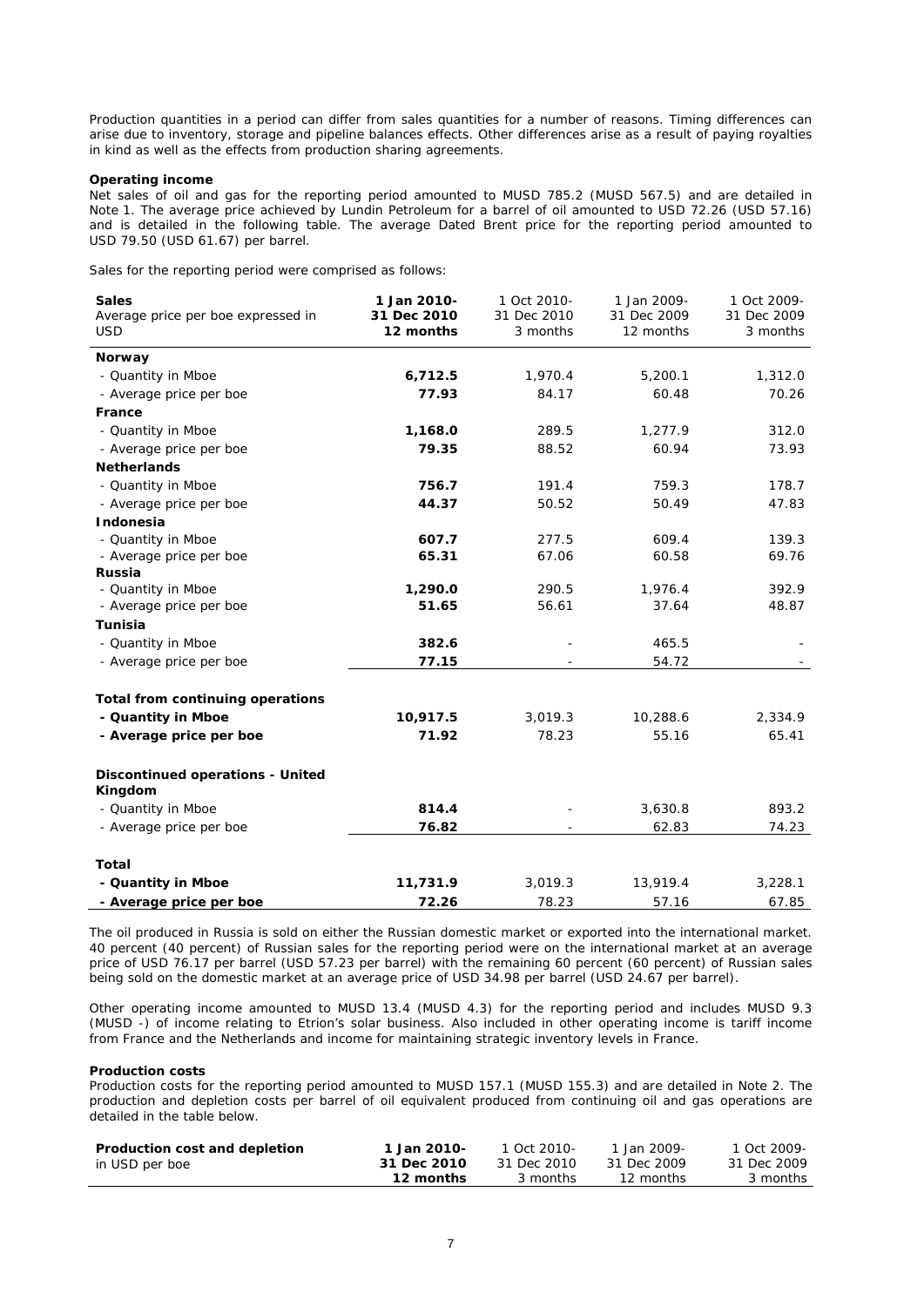| Cost of operations                 | 8.63    | 9.87  | 9.22  | 11.85   |
|------------------------------------|---------|-------|-------|---------|
| Tariff and transportation expenses | 1.57    | 1.88  | 1.52  | 1.52    |
| Royalty and direct taxes           | 3.74    | 3.38  | 3.96  | 4.56    |
| Changes in inventory/overlift      | $-0.31$ | 0.09  | 0.01  | $-3.04$ |
| Other                              | 0.38    | 0.84  | 0.30  | 0.33    |
| <b>Total production costs</b>      | 14.01   | 16.06 | 15.01 | 15.22   |
| Depletion                          | 12.85   | 12.79 | 11.41 | 12.34   |
| Total cost per boe                 | 26.86   | 28.85 | 26.42 | 27.56   |

The cost of operations for the fourth quarter of 2010 was expected to be higher than the prior quarters in 2010 due to the deferral of well intervention and various one-off activities into the fourth quarter. However, the cost of operations for the fourth quarter of 2010 amounted to USD 9.87 per barrel which was above the forecast of approximately USD 9.00 per barrel. This increase is primarily due to certain one-off cost increases particularly related to the now divested Indonesian assets and on the Oudna field, Tunisia. The cost of operations per barrel for the reporting period amounted to USD 8.63 per barrel, which is significantly below the original market guidance of USD 10.35 per barrel for continuing operations for 2010 due to higher production and lower costs. The average costs of operations per barrel is expected to remain at this lower level for 2011.

The tariff and transportation expenses for the fourth quarter of 2010 amounted to USD 1.88 per barrel compared to USD 1.65 per barrel for the previous quarter. This increase is mainly due to the increased production contribution from the Volund field, Norway. The operating cost of the Volund field consists of an operating expense share and a tariff element payable to the Alvheim field consortium. The operating expense of the Alvheim production facilities is shared between the Alvheim (WI 15%), Volund (WI 35%) and Vilje (WI -%) fields based on volume throughput. Lundin Petroleum has a 15 percent working interest in the Alvheim field and a 35 percent interest in the Volund field and the tariff self-to-self element is eliminated for accounting purposes leaving a net 20 percent cost for Volund in tariff and transportation expenses.

Royalty and direct taxes includes Russian Mineral Resource Extraction Tax ("MRET") and Russian Export Duties. The rate of MRET is levied on the volume of Russian production and varies in relation to the international market price of Urals blend and the Rouble exchange rate. MRET averaged USD 13.83 (USD 10.23) per barrel of Russian production for the reporting period. The rate of export duty on Russian oil is revised by the Russian Federation monthly and is dependent on the average price obtained for Urals Blend for the preceding one month period. The export duty is levied on the volume of oil exported from Russia and averaged USD 37.59 (USD 21.42) per barrel for the reporting period. The royalty and direct taxes have increased compared to the comparative period following the rise in crude prices impacting the cost of Russian MRET and export duty.

There are both permanent and timing differences that result in sales volumes not being equal to production volumes during a period. Changes to the hydrocarbon inventory and under or overlift positions result from these timing differences and an amount of MUSD 3.4 (MUSD -0.1) was credited to the income statement for the reporting period and MUSD 0.3 (MUSD -7.7) charged to the income statement for the fourth quarter of 2010.

Other production costs amounted to USD 0.84 per barrel for the fourth quarter of 2010 and the increase relates primarily to certain costs non-recoverable through insurance associated with pipeline repairs on the Volund field development.

## **Depletion costs**

Depletion costs amounted to MUSD 145.3 (MUSD 118.1) and are detailed in Note 3. Depletion per barrel is in line with forecast for the year. Norway contributed approximately 70 percent of the total depletion charge for the year at a rate of USD 15.33 per barrel. The depletion charge for the comparative period includes MUSD 11.3 in respect of the Oudna field, Tunisia, which was fully depleted by the end of 2009.

## **Exploration costs**

Exploration costs for the reporting period amounted to MUSD 127.5 (MUSD 134.8) and are detailed in Note 4. Exploration and appraisal costs are capitalised as they are incurred. When exploration drilling is unsuccessful the costs are immediately charged to the income statement as exploration costs. All capitalised exploration costs are reviewed on a regular basis and are expensed where there is uncertainty regarding their recoverability.

During the fourth quarter of 2010, Lundin Petroleum expensed MUSD 60.7 (MUSD 50.0) being mainly the costs associated with drilling two unsuccessful wells in Norway in Blocks PL 400 and PL 409, the Barchan and the Norall prospects respectively.

## **Gain on sale of assets**

Gain on sale of assets amounted to MUSD 66.1 (MUSD 4.6) for the reporting period.

On 12 November 2010, Lundin Petroleum distributed its shares held in Etrion. The value of the distribution was based upon the market price of the Etrion share on the date of distribution resulting in a gain being reported in the consolidated financial results of MUSD 57.7.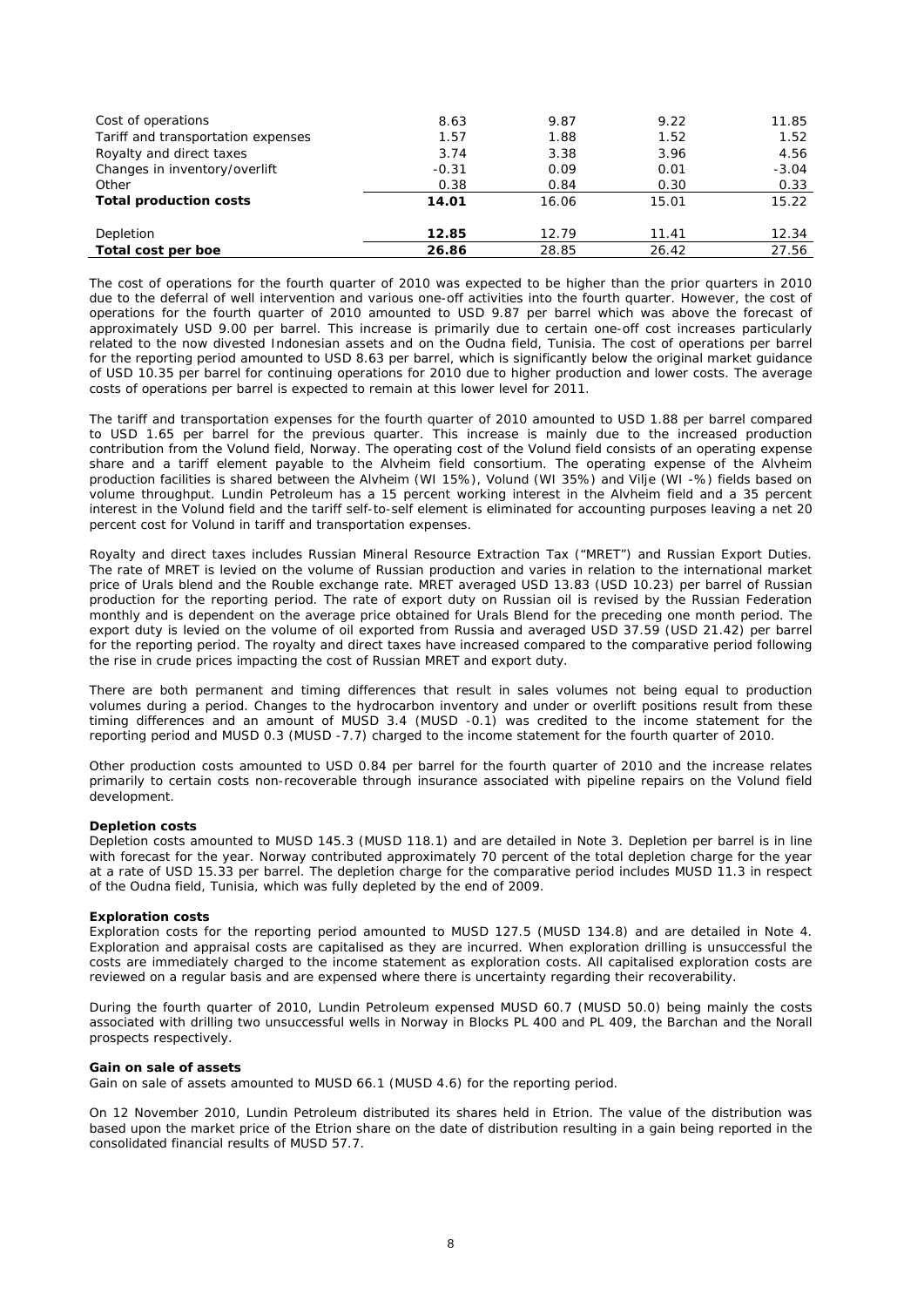On 29 December 2010, Lundin Petroleum completed the sale of the Salawati assets in Indonesia to RH Petrogas. A gain on disposal of MUSD 8.4 was recorded in the fourth quarter of 2010.

The results of Etrion and the Salawati assets have been included as continuing operations in the income statement up to the period of their disposal. Unlike the spin-off of the UK business, the impact of the results from Etrion and the Salawati assets was not material to the income statement and therefore they have not been treated as discontinued operations.

## **General, administrative and depreciation expenses**

General, administrative and depreciation expenses for the reporting period amounted to MUSD 42.0 (MUSD 28.8) and includes an amount of MUSD 11.7 (MUSD 9.9) relating to Etrion. The general, administrative and depreciation expenses for the fourth quarter amounted to MUSD 14.6 (MUSD 16.1) of which MUSD 1.0 (MUSD 9.9) related to Etrion and MUSD 6.2 (MUSD 0.3) to non-cash charges in relation to the Group's Long term Incentive Plan (LTIP) scheme.

Awards to employees under the Group's LTIP scheme are valued using the Black & Scholes calculation method using the share price as at the balance sheet date. The cost is accrued over the vesting period of the awards in accordance with accounting rules. During the fourth quarter of 2010, the Lundin Petroleum share price increased by over 45 percent compared to the share price at the end of the third quarter of 2010 and accordingly, the cost associated with the LTIP was reflected in the fourth quarter of 2010. The value of the LTIP award as calculated using the Black & Scholes valuation is applied to the vested portion of all outstanding LTIP awards including that of prior periods and therefore the charge to the income statement in the fourth quarter of 2010 reflects the change in the provision to date.

### **Financial income**

Financial income for the reporting period amounted to MUSD 21.0 (MUSD 82.0) and is detailed in Note 5.

Foreign exchange gains amounted to MUSD 13.4 (MUSD 66.0) in the reporting period and MUSD 4.9 (MUSD 23.6) for the fourth quarter of 2010. The Euro weakened against both the US dollar and the Norwegian Kroner during the fourth quarter giving rise to exchange gain movements on the intercompany loans receivable by a subsidiary using a functional currency of the Euro in the fourth quarter of 2010.

Interest income for the reporting period amounted to MUSD 3.4 (MUSD 4.6) and MUSD 1.5 (MUSD 1.3) for the fourth quarter of 2010. The interest income in the fourth quarter includes an amount of MUSD 0.5 relating to a loan to Etrion Corporation which was no longer eliminated on consolidation from November 2010 following the distribution of the shares held in Etrion and a further amount of MUSD 0.6 interest on a tax refund. Included in the prior reporting period is accrued interest on the Norwegian tax refund in respect of the 2008 exploration expenditure.

Included in the comparative period in gain on sale of shares was an amount of MUSD 10.2 relating to the sale of the shareholding in a company owning an interest in Dutch gas processing and transportation infrastructure.

Other financial income for the reporting period amounted to MUSD 3.8 (MUSD 1.2) and includes a MUSD 2.0 (MUSD -) fee for supporting certain financial obligations for ShaMaran Petroleum.

#### **Financial expenses**

Financial expenses for the reporting period amounted to MUSD 33.5 (MUSD 52.5) and are detailed in Note 6.

Interest expenses for the reporting period amounted to MUSD 10.0 (MUSD 8.9) and relates mainly to interest on the Group's bank loan facility and a charge of MUSD 3.6 (MUSD 0.1) relating to Etrion's loan facilities. In accordance with the Group's accounting policy, a part of the interest expense associated with the development of the Volund field has been capitalised and following the commencement of production the interest is now charged to the income statement.

In January 2008, the Group entered into an interest rate hedging contract to fix the LIBOR rate of interest at 3.75 percent p.a. on MUSD 200 of the Group's USD borrowings for the period from January 2008 until January 2012. An amount of MUSD 7.0 (MUSD 5.7) was charged to the income statement for the reporting period for settlements under the hedging contracts.

In November 2009, Etrion entered into an interest rate swap arrangement as part of an external loan agreement. A change in the market value of this swap arrangement amounted to an expense of MUSD 3.9 (MUSD 0.5) for the reporting period.

A provision for the costs of site restoration is recorded in the balance sheet at the discounted value of the estimated future cost. The effect of the discount is unwound each year and charged to the income statement. An amount of MUSD 4.0 (MUSD 2.5) has been charged to the income statement for the reporting period. The increase versus the comparative period is due to increased liabilities following the inclusion of the Volund field, Norway and other cost revisions reflected at the end of 2009.

Included in other financial expenses in the comparative period is an amount of MUSD 29.8 relating to the write down of the investment in Etrion following Etrion's write down of its Venezuelan oil and gas assets.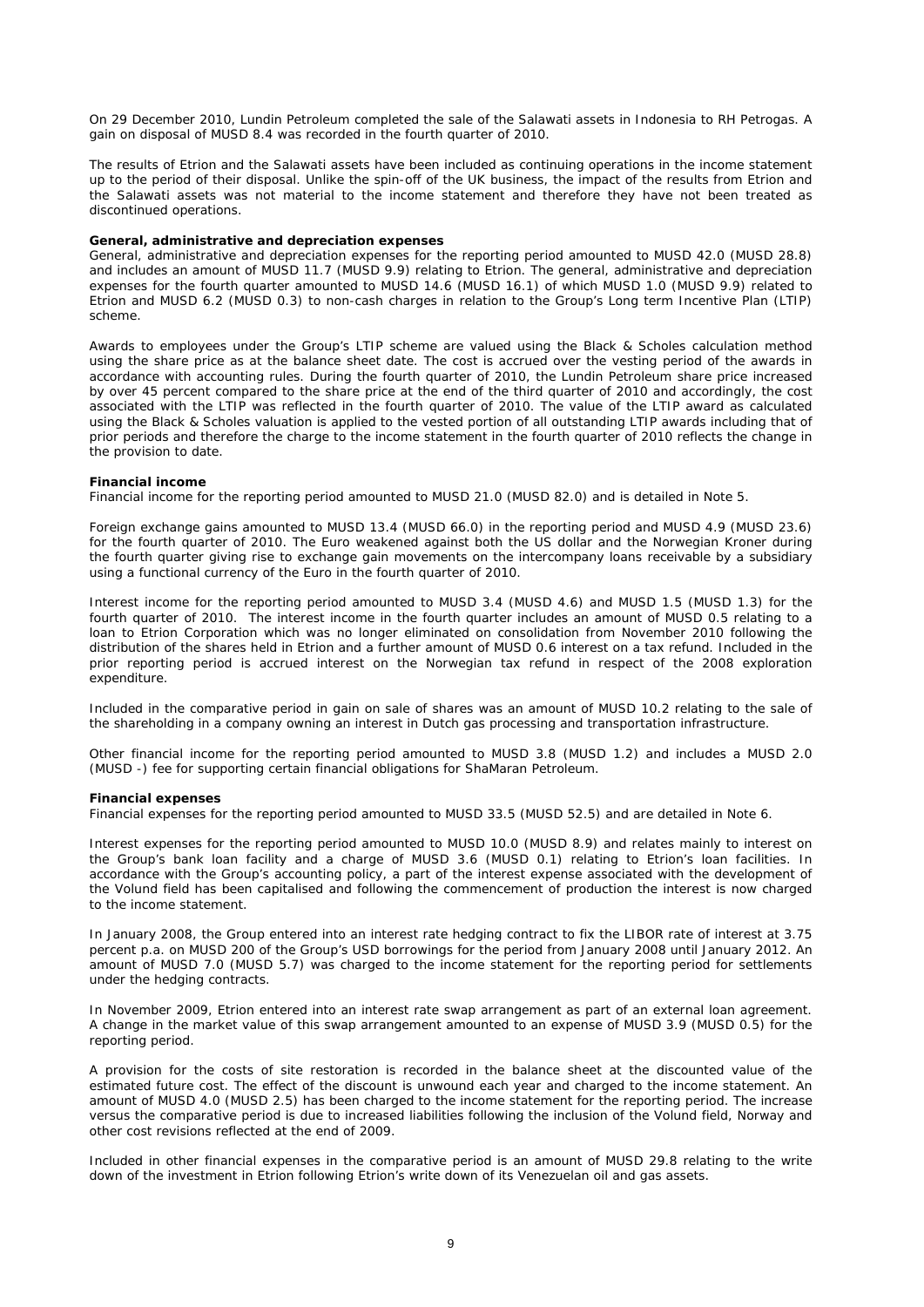## **Result from share in associated company**

The result from share in associated company for the comparative reporting period amounted to MUSD -25.5 and consisted of the 44.81 percent equity share of the result of Etrion owned by Lundin Petroleum. The results of Etrion have been fully consolidated into the Lundin Petroleum consolidated accounts from 30 September 2009 and as such, there is no amount recorded for 2010 in the result from share in associated company.

Included in the expense of MUSD 25.5 for the comparative period is an amount of MUSD 22.8 relating to the write down of Etrion's Venezuelan oil and gas assets.

#### **Tax**

The tax charge for the reporting period amounted to MUSD 251.9 (MUSD 45.7) and is detailed in Note 7.

The current tax charge on continuing operations for the reporting period amounted to MUSD 68.2 (MUSD 32.0). In the reporting period, there is a MUSD 36.1 (MUSD 2.2) current tax charge relating to Norway in respect of the 28 percent onshore tax regime where the losses brought forward have been utilised. The tax charge in Norway consists of both the 28 percent onshore regime and the 50 percent offshore regime. Certain tax allowances earned on development expenditure are currently offsetting the 50 percent Norway offshore tax regime. The Norwegian current tax charge is accrued throughout the year based on the forecast taxable income for the full year and due to the stronger production, higher oil prices and deferred capital and exploration expenditure, the current tax charge in the fourth quarter is higher than the prior quarters.

The deferred tax charge amounted to MUSD 183.7 (MUSD 13.6) for the reporting period. The fourth quarter of 2009 includes a MUSD 81.1 deferred tax release on the Lagansky block impairment taken in 2009.

The Group operates in various countries and fiscal regimes where corporate income tax rates are different from the regulations in Sweden. Corporate income tax rates for the Group vary between 20 percent and 78 percent. The effective tax rate for the Group for the reporting period amounted to 66 percent including the gain on sales of assets. Excluding the gain on sales of assets, the effective tax rate for the Group for the reporting period amounted to 80 percent. These effective rates are calculated from the face of the income statement and do not reflect the effective rate of tax paid within each country of operation. The main contributor to the tax charge is Norway with an effective tax rate of 74 percent. Reported losses in non-operating entities, with zero or low tax credits recorded, increase the effective rate. The effective rate of cash tax payable in the reporting period is 22 percent because tax loss carry forwards and exploration expenditure provided a tax deduction in Norway during the year.

### **Non-controlling interest**

The net result attributable to non-controlling interest for the reporting period amounted to MUSD -13.4 (MUSD - 125.8) and mainly relates to the non-controlling interest's share in Etrion which was fully consolidated until the date of the distribution of the Etrion shares. The net result attributable to non-controlling interest for the comparative period primarily consisted of the non-controlling interest's share in the Lagansky Block impairment.

## **Discontinued operations**

The net result from discontinued operations for the reporting period amounted to MUSD 369.0 (MUSD 8.7) and relates to the net result of MUSD 10.9 (MUSD 8.7) for the United Kingdom up to 6 April 2010, the date of the UK spin-off, and the subsequent gain on the sale of the UK assets of MUSD 358.1 (MUSD -). For more detail refer to Note 8.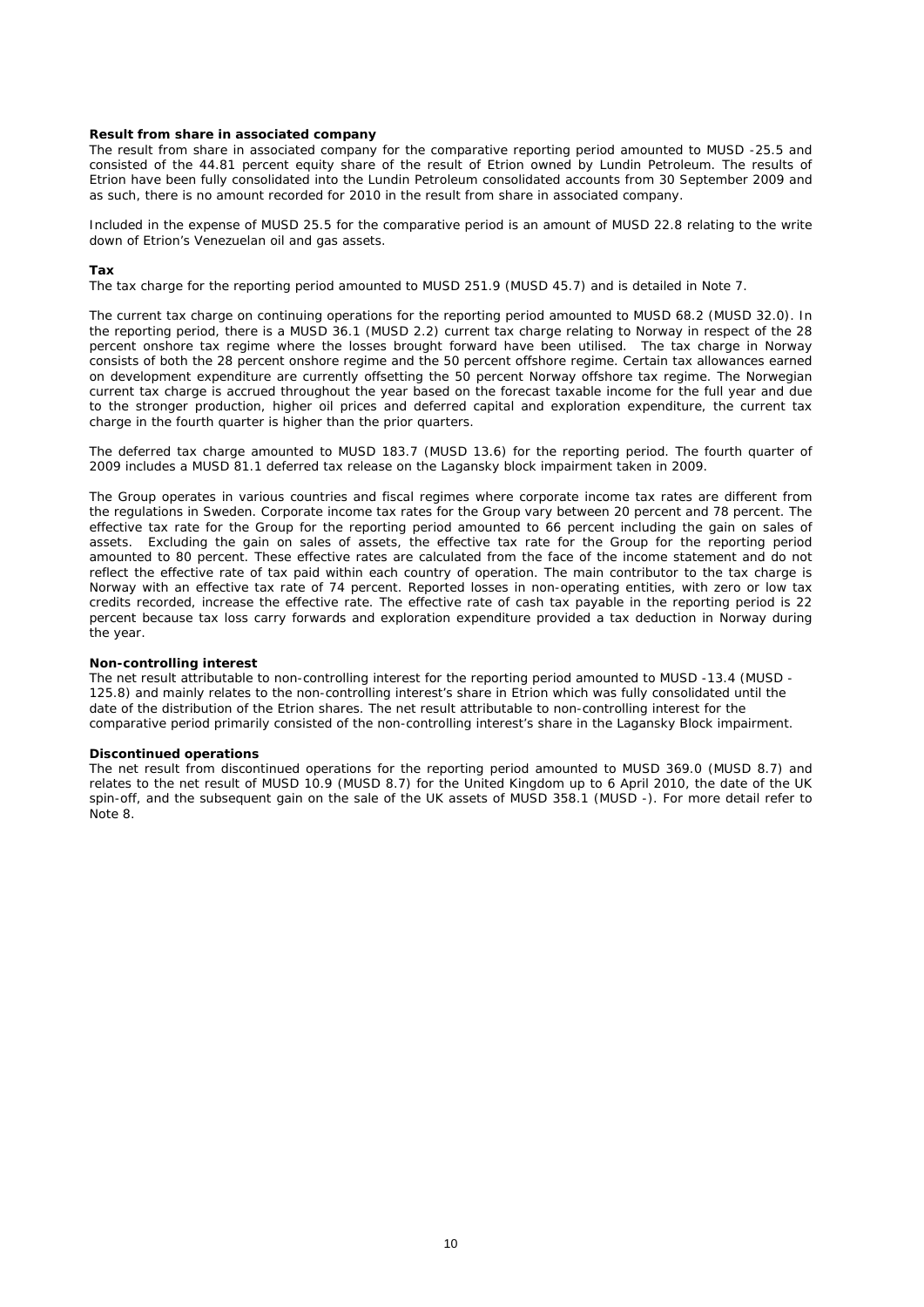## **BALANCE SHEET**

#### **Non-current assets**

Oil and gas properties amounted to MUSD 1,999.0 (MUSD 2,540.3) and are detailed in Note 9.

Development and exploration expenditure incurred for the reporting period was as follows:

| Development expenditure<br>in MUSD | 1 Jan 2010-<br>31 Dec 2010<br>12 months | 1 Oct 2010-<br>31 Dec 2010<br>3 months | 1 Jan 2009-<br>31 Dec 2009<br>12 months | 1 Oct 2009-<br>31 Dec 2009<br>3 months |
|------------------------------------|-----------------------------------------|----------------------------------------|-----------------------------------------|----------------------------------------|
|                                    | 106.3                                   | 20.4                                   | 88.1                                    | 27.2                                   |
| Norway                             |                                         |                                        |                                         |                                        |
| France                             | 13.2                                    | 4.1                                    | 6.3                                     | 3.0                                    |
| <b>Netherlands</b>                 | 4.5                                     | 0.9                                    | 5.3                                     | 2.2                                    |
| Indonesia                          | 10.2                                    | 1.8                                    | 34.9                                    | 6.0                                    |
| Russia                             | 6.6                                     | 1.1                                    | 10.1                                    | 2.5                                    |
| Development expenditures           |                                         |                                        |                                         |                                        |
| from continuing operations         | 140.8                                   | 28.3                                   | 144.7                                   | 40.9                                   |
| Discontinued operations - United   |                                         |                                        |                                         |                                        |
| Kingdom                            | 17.1                                    |                                        | 63.5                                    | 7.9                                    |
| Development expenditures           | 157.9                                   | 28.3                                   | 208.2                                   | 48.8                                   |

| <b>Exploration expenditure</b>       | 1 Jan 2010- | 1 Oct 2010- | 1 Jan 2009- | 1 Oct 2009- |
|--------------------------------------|-------------|-------------|-------------|-------------|
|                                      | 31 Dec 2010 | 31 Dec 2010 | 31 Dec 2009 | 31 Dec 2009 |
| in MUSD                              | 12 months   | 3 months    | 12 months   | 3 months    |
| Norway                               | 160.8       | 90.8        | 198.5       | 47.4        |
| France                               | 1.0         | 0.4         | 3.1         | 0.5         |
| Indonesia                            | 13.5        | 3.0         | 9.7         | 3.0         |
| Russia                               | 18.3        | 4.3         | 45.2        | 20.3        |
| Vietnam                              | 15.3        | $-0.3$      | 9.2         | 0.8         |
| Congo (Brazzaville)                  | 2.5         | 0.8         | 13.8        | 5.8         |
| Malaysia                             | 10.6        | 3.8         | 23.9        | 10.1        |
| Other                                | 4.4         | 0.5         | 4.7         | 2.2         |
| <b>Exploration expenditures from</b> |             |             |             |             |
| continuing operations                | 226.4       | 103.3       | 308.1       | 90.1        |
| Discontinued operations - United     |             |             |             |             |
| Kingdom                              | 0.2         |             | 2.3         | 0.5         |
| <b>Exploration expenditures</b>      | 226.6       | 103.3       | 310.4       | 90.6        |

Other tangible assets amounted to MUSD 15.3 (MUSD 15.3) and represents office fixed assets and real estate.

Financial assets amounted to MUSD 114.9 (MUSD 85.4) and are detailed in Note 10. Other shares and participations amounted to MUSD 68.6 (MUSD 32.4) and primarily relate to the shares held in ShaMaran Petroleum. Long-term receivables amounted to MUSD 23.8 (MUSD 24.2) and relates to the convertible loan provided to Africa Oil Corporation for MUSD 23.8 (MUSD 23.8). Other financial assets amounted to MUSD 17.8 (MUSD 21.1) and mainly represents VAT paid on costs in Russia that is expected to be recovered amounting to MUSD 16.5 (MUSD 17.5).

The deferred tax asset amounted to MUSD 15.1 (MUSD 27.9) and mainly relates to unutilised tax losses in the Netherlands.

#### **Current assets**

Receivables and inventories amounted to MUSD 236.2 (MUSD 198.0) and are detailed in Note 11. Inventories include hydrocarbons and consumable well supplies and amounted to MUSD 20.0 (MUSD 27.4). The main reduction in value is due to the sale of the Indonesian Salawati assets which carried inventories of hydrocarbons and well supplies. Trade receivables amounted to MUSD 94.2 (MUSD 80.7). Higher levels of production from Norway following the start up of the Volund field have offset the receivables due from the UK and Salawati fields that were sold during 2010 but were included in the comparative period. The short-term loan receivable of MUSD 74.5 (MUSD 33.9) mainly relates to the loan outstanding to Etrion. The comparative period includes a MUSD 30.0 advance in relation to the acquisition of the 30 percent interest in the Lagansky Block to the non-controlling partner. This transaction was successfully completed during the third quarter of 2010.

Cash and cash equivalents amounted to MUSD 48.7 (MUSD 77.3). Included in cash and cash equivalents at 31 December 2009 is an amount of MUSD 23.4 held by Etrion. Cash balances are held to meet operational and investment requirements.

#### **Non-current liabilities**

Provisions amounted to MUSD 769.7 (MUSD 897.6) and are detailed in Note 12. This amount includes a provision for site restoration of MUSD 93.8 (MUSD 132.7). The decrease of the site restoration provision from the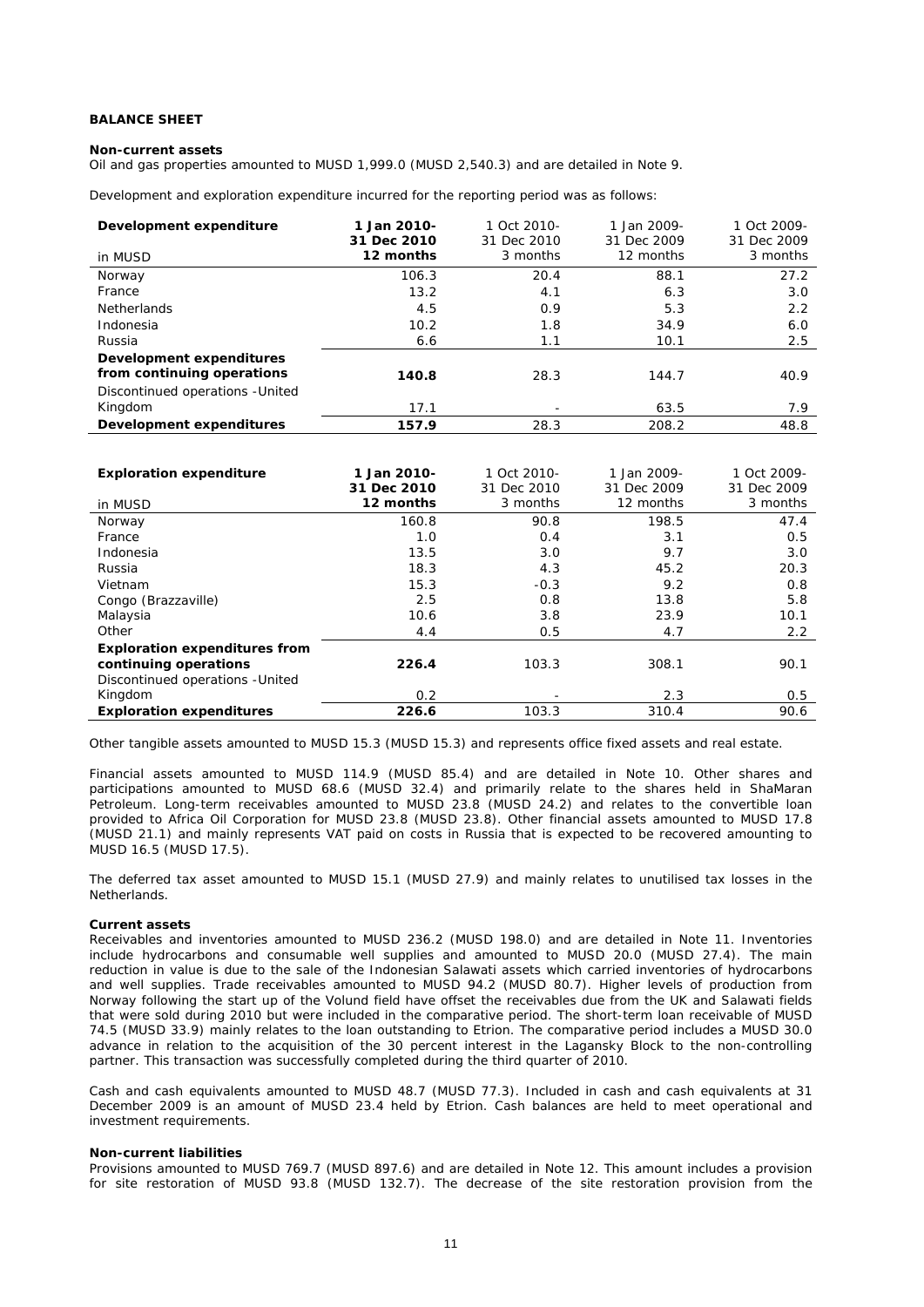comparative period is mainly due to the UK business spin-off and consequent removal of the United Kingdom liability amount of MUSD 53.7.

The provision for deferred taxes amounted to MUSD 650.7 (MUSD 743.6) and is arising on the excess of book value over the tax value of oil and gas properties net of deferred tax assets which are netted off against deferred tax liabilities in accordance with International Financial Reporting Standards (IFRS) where they relate to the same jurisdiction. The deferred tax provision has decreased from the comparative period due to the UK business spin-off and consequent removal of the United Kingdom liability amount of MUSD 255.6.

The provision for derivative instruments amounted to MUSD - (MUSD 3.1) and relates to the long term portion of the fair value of the interest rate swap entered into in January 2008 in relation to the Company's MUSD 850 credit facility.

Other provisions amounted to MUSD 23.8 (MUSD 16.8) and includes a provision for Lundin Petroleum's LTIP scheme of MUSD 18.8 (MUSD 4.6) and termination indemnity provisions in Tunisia of MUSD 2.9 (MUSD 2.5). The comparative period includes an exchange obligation of Etrion amounting to MUSD 5.7.

Long term interest bearing debt amounted to MUSD 458.8 (MUSD 545.7) and relates to the Group's financing facility consisting of a MUSD 850 revolving borrowing base and letter of credit facility.

## **Current liabilities**

Other current liabilities amounted to MUSD 185.0 (MUSD 257.5) and are detailed in Note 13. Joint venture creditors amounted to MUSD 100.9 (MUSD 140.0) and relate to ongoing operational costs.

Short-term loans amounted to MUSD 0.5 (MUSD 32.4). The amount for the comparative period related mainly to the advance received in relation to the agreement with a subsidiary of Gunvor International BV to acquire a 30 percent interest in the Lagansky Block for an amount of MUSD 30.0. This transaction was successfully completed during the third quarter of 2010.

Tax payables amounted to MUSD 39.7 (MUSD 20.9). The short term portion of the fair value of the interest rate swap entered into in January 2008 is included in current liabilities and amounted to MUSD 6.9 (MUSD 7.1).

## **Equity**

On 9 April 2010, Lundin Petroleum made a distribution of the EnQuest shares received in consideration for the sale of the UK business in a ratio of 1.3473 shares in EnQuest for each Lundin Petroleum share held. The distribution was valued at the market price of the shares at the time of the distribution and amounted to MUSD 656.3.

On 12 November 2010, Lundin Petroleum made a distribution of the shares it held in Etrion to its shareholders in a ratio of 0.2283 shares in Etrion for each Lundin Petroleum share held. The distribution was valued at the market price of the shares at the time of distribution and amounted to MUSD 61.3.

The value of these distributions has been charged against shareholders equity.

## **PARENT COMPANY**

The business of the parent company is investment in and management of oil and gas assets. The net result for the parent company amounted to MSEK 3,936.1 (MSEK -32.3) for the reporting period.

The result includes a dividend received from a subsidiary of MSEK 3,995.7 (MSEK -), financial income of MSEK 15.3 (MSEK -) for supporting certain financial obligations for ShaMaran Petroleum and interest expense of MSEK 28.0 (MSEK -) on a MSEK 3,951.0 promissory note made to a subsidiary in relation to the UK business spinoff to EnQuest. The promissory note was cancelled on 1 July following the dividend distribution by a subsidiary. There is a tax credit of MSEK 7.3 resulting from an adjustment to the prior year tax accrual.

The distributions of the shares in EnQuest and Etrion, as detailed above, were recorded at the book value of the shares in Lundin Petroleum AB and amounted to MSEK 3,949.7 for the distribution of the EnQuest shares and MSEK 391.7 for the distribution of the Etrion shares.

## **RELATED PARTY TRANSACTIONS**

During the reporting period, the Group has entered into transactions with related parties on an arm's length basis as described below:

The Group received MUSD 0.3 (MUSD 0.1) from ShaMaran Petroleum for the provision of office and other services, MUSD 0.3 (MUSD 0.3) for the provision of technical services and MUSD 2.0 (MUSD -) for supporting certain financial obligations.

The Group received MUSD 0.9 (MUSD 0.6) from Africa Oil Corporation being interest on a loan of MUSD 23.8 (MUSD 23.8) and MUSD 0.2 (MUSD -) for supporting certain financial obligations.

The Group paid MUSD 0.4 (MUSD -) to other related parties in respect of aviation services received.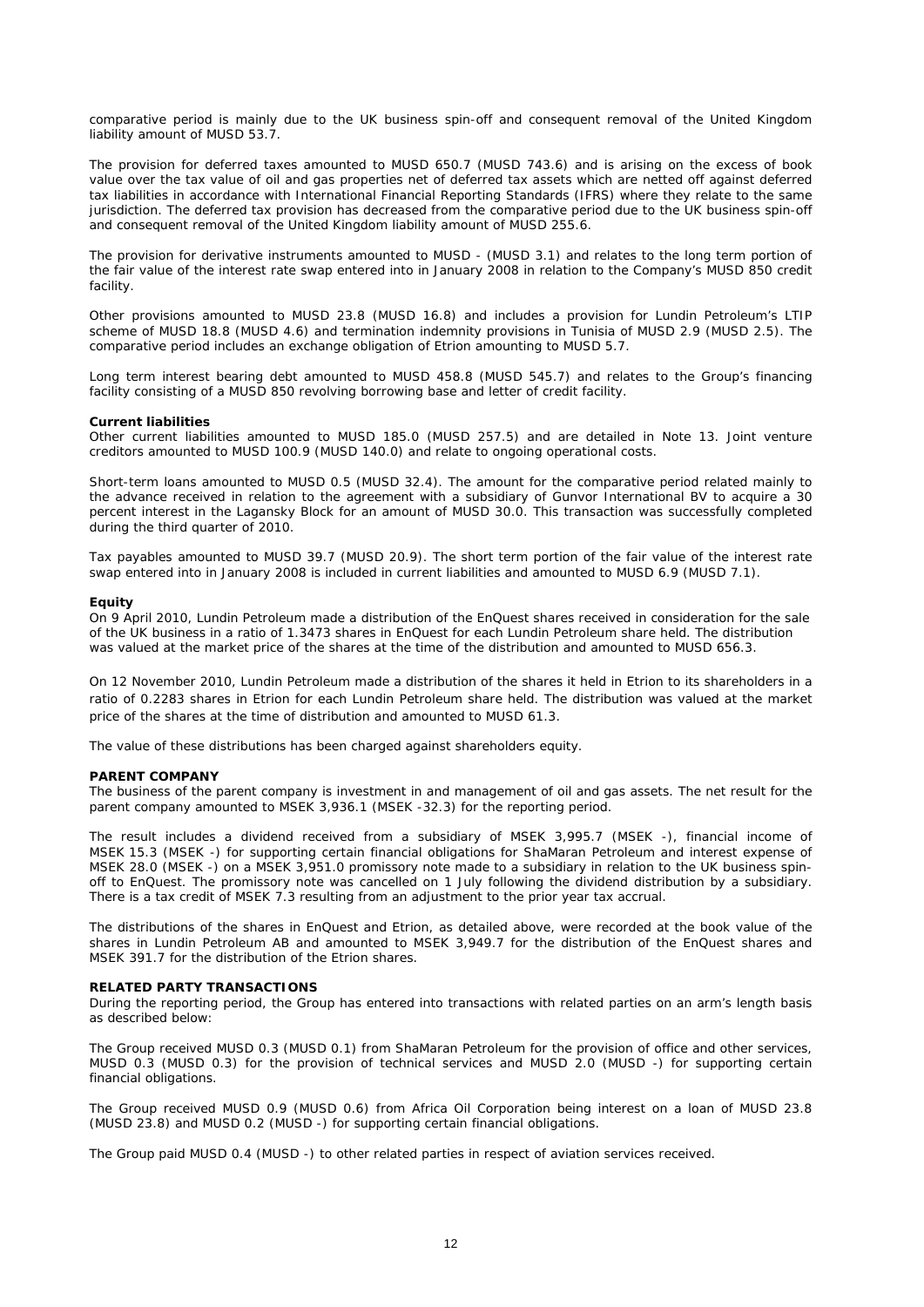Furthermore, the Group provided a loan to Etrion which amounted to MUSD 74.0 (MUSD -) as at 31 December 2010. Interest is charged on the loan and in the reporting period following the distribution of the Etrion shares by the Group amounted to MUSD 0.5.

## **LIQUIDITY**

Lundin Petroleum has a secured revolving borrowing base facility of MUSD 850 with a seven year term expiring in 2014, of which MUSD 458.8 was drawn in cash as at 31 December 2010. The MUSD 850 facility is a revolving borrowing base facility secured against certain cash flows generated by the Group. The amount available under the facility is recalculated every six months based upon the calculated cash flow generated by certain producing fields at an oil price and economic assumptions agreed with the banking syndicate providing the facility. Following the disposal of the UK business, a new borrowing base redetermination was undertaken and an amount of approximately USD 850 million, effective 1 January 2011, was approved unanimously by the syndicate banks providing the loan.

Lundin Petroleum has, through its subsidiary Lundin Malaysia BV, entered into four Production Sharing Contracts (PSC) with Petroliam Nasional Berhad, the oil and gas company of the Government of Malaysia ("Petronas"), in respect of the licences PM308A, PM308B, SB307 and SB308, and SB303, in Malaysia. BNP Paribas, on behalf of Lundin Malaysia BV has issued bank guarantees in support of the work commitments in relation to these PSCs amounting to MUSD 86.3. In addition, BNP Paribas have issued additional bank guarantees to cover work commitments in Indonesia amounting to MUSD 15.9.

## **SHARE DATA**

Lundin Petroleum AB's issued share capital as at 31 December 2010 amounted to SEK 3,179,106 represented by 317,910,580 shares with a quota value of SEK 0.01 each.

Under the authorization of the Board, granted at the AGM held on 6 May 2010, Lundin Petroleum acquired 2,417,926 of its own shares during 2010. As at 31 December 2010, Lundin Petroleum held 6,882,638 of its own shares.

## **REMUNERATION**

In 2008, Lundin Petroleum implemented a LTIP scheme consisting of a Unit Bonus Plan which provides for an annual grant of units that will lead to a cash payment at vesting. The LTIP will be payable over a period of three years from award. The cash payment will be determined at the end of each vesting period by multiplying the number of units then vested by the share price. The share price for determining the cash payment at the end of each vesting period will be the 5 trading day average closing Lundin Petroleum share price prior to and following the actual vesting date.

The AGM held on 13 May 2009 approved the 2009 LTIP and divided it into one plan for executive management (being the President and Chief Executive Officer, the Chief Operating Officer, the Chief Financial Officer and the Senior Vice President Operations) and one plan for certain other employees.

On 9 April 2010, Lundin Petroleum distributed the shares of EnQuest that it had received in consideration for the sale of the UK business. Under the rules of the various LTIPs the distribution triggered a recalculation of the number of units allocated and the strike price at which the options are exercisable.

The LTIP for senior executives includes 5,411,314 phantom options with an exercise price of SEK 53.79 (rebased from 4,000,000 phantom options and SEK 72.76 respectively following the distribution of the EnQuest shares). The phantom options will vest in May 2014 being the fifth anniversary of the date of grant. The recipients will be entitled to receive a cash payment equal to the average closing price of the Company's shares during the fifth year following grant, less the exercise price.

The number of units relating to the 2008 and 2009 LTIP schemes outstanding as 31 December 2010 were 211,807 and 435,498 respectively.

The AGM held on 6 May 2010 awarded 722,450 units to employees under the 2010 LTIP scheme and 701,250 remain outstanding as at 31 December 2010.

On 12 November 2010, Lundin Petroleum distributed the shares of Etrion. This event triggered a recalculation of the number of units allocated and the strike price at which the options are exercisable. The calculation is currently under way.

## **ACCOUNTING PRINCIPLES**

The financial statements of the Group have been prepared in accordance with International Accounting Standard (IAS) 34, Interim Reporting, and the Swedish Annual Accounts Act (1995:1554). The accounting policies adopted are consistent with those followed in the preparation of the Group's annual financial statements for the year ended 31 December 2009.

The financial statements of the parent company are prepared in accordance with accounting principles generally accepted in Sweden, applying RFR 2.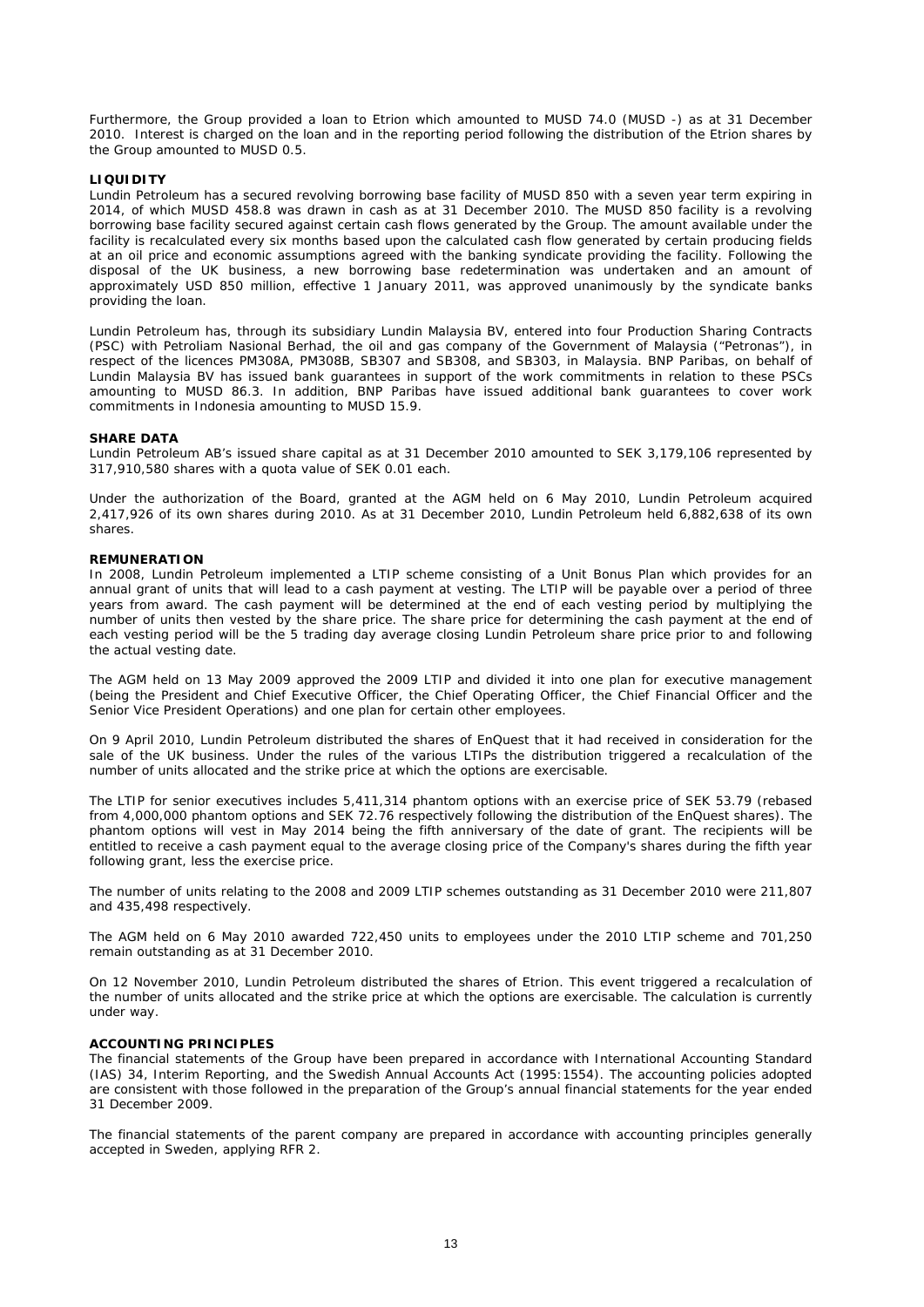IAS 21 states that a company may present its financial statements in any currency. The generally accepted currency of the oil industry is United States dollars (USD) and as such the Board of Directors of Lundin Petroleum has resolved that Lundin Petroleum will present its financial statements in USD with effect from 1 January 2010. The Board believes that presenting the financial statements in this currency will further assist readers in understanding the underlying financial position of the company and its results. As a consequence the comparative figures are translated into USD whereby assets and liabilities are translated at the closing rate at the date of that balance sheet and income and expenses are translated at the exchange rates at the dates of the transactions. Equity is translated against historical rates.

For comparative purposes, historical income statements and balance sheets have been presented in USD on the Company's website www.lundin-petroleum.com.

Under Swedish company regulations it is not allowed to report the parent company results in any other currency than SEK and consequently the parent company financial statements are still reported in SEK and not in USD.

## **RISKS AND UNCERTAINTIES**

The major risk the Group faces is the nature of oil and gas exploration and production itself. Oil and gas exploration, development and production involve high operational and financial risks, which even a combination of experience, knowledge and careful evaluation may not be able to fully eliminate or which are beyond the Company's control. Lundin Petroleum's long-term commercial success depends on its ability to find, acquire, develop and commercially produce oil and natural gas reserves. A future increase in Lundin Petroleum's reserves will depend not only on its ability to explore and develop any properties that Lundin Petroleum may have from time to time, but also on its ability to select and acquire suitable producing properties or prospects. In addition, there is no assurance that commercial quantities of oil and gas will be discovered or acquired by Lundin Petroleum.

## **Operational risk**

The Group faces a number of risks and uncertainties in the areas of operation which may have an adverse impact on its ability to successfully pursue its exploration, appraisal and development plans as well as on its production of oil and gas. A more detailed analysis of the operational risks faced by Lundin Petroleum is given in the Company's annual report for 2009.

Lundin Petroleum is, and will be, actively engaged in oil and gas operations in various countries. Lundin Petroleum's exploration, development and production activities may be subject to political and economic uncertainties, expropriation of property and cancellation or modification of contract rights, taxation, royalties, duties, foreign exchange restrictions and other risks arising out of foreign governmental sovereignty over the areas in which Lundin Petroleum's operations are conducted, as well as risks of loss in some countries due to civil strife, acts of war, guerrilla activities and insurrection. Further, certain aspects of Lundin Petroleum's exploration and production programmes require the consent or favourable decisions of governmental bodies.

#### **Financial risk**

As an international oil and gas exploration and production company operating globally, Lundin Petroleum is exposed to financial risks such as fluctuations in oil price, currency rates, interest rates as well as liquidity and credit risks. The Company shall seek to control these risks through sound management practice and the use of internationally accepted financial instruments, such as oil price, currency and interest rate hedges. Lundin Petroleum uses financial instruments solely for the purpose of minimising risks in the Company's business. A more detailed analysis of the financial risks faced by Lundin Petroleum and how it addresses these risks is given in the Company's annual report for 2009.

### **Derivative financial instruments**

The Group entered into an interest hedging contract on 8 January 2008, fixing the LIBOR rate of interest at 3.75 percent p.a. on MUSD 200 of the Group's USD borrowings for the period January 2008 to January 2012. The interest rate contract relates to the current credit facility. Under IAS 39, the interest rate contract is effective and qualifies for hedge accounting. Changes in fair value of this contract are charged directly to equity. As at 31 December 2010, a provision has been recognised in the balance sheet amounting to MUSD - (MUSD 2.2), representing the long-term portion of the fair value of the outstanding part of the interest rate contract and a current liability in the balance sheet amounting to MUSD 6.9 (MUSD 7.1) representing the short-term portion of the fair value of the outstanding part of the interest rate contract.

## **EXCHANGE RATES**

For the preparation of the financial statements for the reporting period, the following currency exchange rates have been used.

|                     | 2010 Average | 2010 Period end | 2009 Average | 2009 Period end |
|---------------------|--------------|-----------------|--------------|-----------------|
| 1 USD equals NOK    | 6.0345       | 5.8564          | 6.2650       | 5.7767          |
| 1 USD equals Euro   | 0.7537       | 0.7484          | 0.7177       | 0.6942          |
| 1 USD equals Rouble | 30.3570      | 30.5493         | 31.6803      | 29.9556         |
| 1 USD equals SEK    | 1954.        | 6.7097          | 7.6223       | 7.1165          |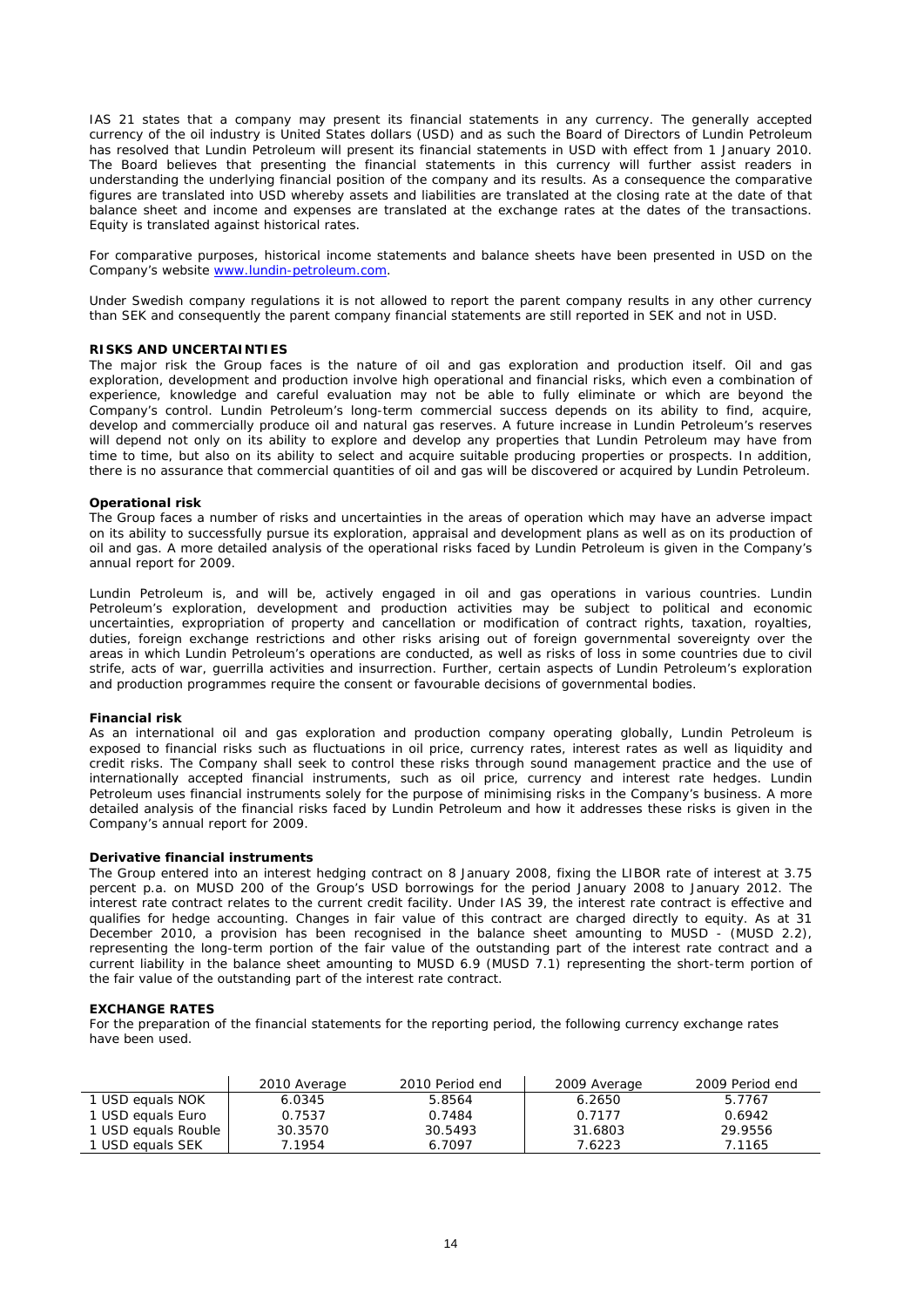## **CONSOLIDATED INCOME STATEMENT**

| <b>Expressed in TUSD</b>                                               | Note | 1 Jan 2010-<br>31 Dec 2010<br>12 months | 1 Oct 2010-<br>31 Dec 2010<br>3 months | 1 Jan 2009-<br>31 Dec 2009<br>12 months | 1 Oct 2009-<br>31 Dec 2009<br>3 months |
|------------------------------------------------------------------------|------|-----------------------------------------|----------------------------------------|-----------------------------------------|----------------------------------------|
| <b>Continuing operations</b>                                           |      |                                         |                                        |                                         |                                        |
| <b>Operating income</b>                                                |      |                                         |                                        |                                         |                                        |
| Net sales of oil and gas                                               | 1    | 785,162                                 | 236,197                                | 567,488                                 | 152,713                                |
| Other operating income                                                 |      | 13,437                                  | 3,896                                  | 4,347                                   | 1,326                                  |
|                                                                        |      | 798,599                                 | 240,093                                | 571,835                                 | 154,039                                |
| Cost of sales                                                          |      |                                         |                                        |                                         |                                        |
| Production costs                                                       | 2    | $-157,065$                              | $-48,735$                              | $-155,311$                              | $-38,466$                              |
| Depletion costs                                                        | 3    | $-145,316$                              | $-38,352$                              | $-118,128$                              | $-31,177$                              |
| <b>Exploration costs</b>                                               | 4    | $-127,534$                              | $-60,687$                              | $-134,792$                              | $-49,973$                              |
| Impairment costs for oil and gas                                       |      |                                         |                                        |                                         |                                        |
| properties                                                             |      |                                         |                                        | $-525,719$                              | $-525,719$                             |
| Impairment costs for goodwill                                          |      |                                         |                                        | $-119,047$                              | $-119,047$                             |
| <b>Gross profit</b>                                                    |      | 368,684                                 | 92,319                                 | $-481,162$                              | $-610,343$                             |
| Gain on sale of assets                                                 |      | 66,126                                  | 66,126                                 | 4,589                                   | 16,488                                 |
| Other income                                                           |      | 1,044                                   | 297                                    | 1,222                                   | 584                                    |
| General, administration and<br>depreciation expenses                   |      | $-42,004$                               | $-14,567$                              | $-28,841$                               | $-16, 115$                             |
|                                                                        |      |                                         |                                        |                                         | $-609,386$                             |
| <b>Operating profit</b><br><b>Result from financial</b><br>investments |      | 393,850                                 | 144,175                                | $-504, 192$                             |                                        |
| Financial income                                                       | 5    | 20,956                                  | 7,117                                  | 82,031                                  | 25,275                                 |
| Financial expenses                                                     | 6    | $-33,463$                               | $-8,390$                               | $-52,472$                               | $-8,719$                               |
|                                                                        |      | $-12,507$                               | $-1,273$                               | 29,559                                  | 16,556                                 |
| Result from share in associated<br>company                             |      |                                         |                                        | $-25,504$                               | -584                                   |
| Profit before tax                                                      |      | 381,343                                 | 142,902                                | $-500, 137$                             | $-593,414$                             |
| Tax                                                                    | 7    | $-251,865$                              | $-56,271$                              | $-45,669$                               | 46,383                                 |
| Net result from continuing                                             |      |                                         |                                        |                                         |                                        |
| operations                                                             |      | 129,478                                 | 86,631                                 | $-545,806$                              | -547,031                               |
| <b>Discontinued operations</b>                                         |      |                                         |                                        |                                         |                                        |
| Net result from discontinued                                           |      |                                         |                                        |                                         |                                        |
| operations                                                             | 8    | 368,992                                 | $-283$                                 | 8,737                                   | 4,514                                  |
| Net result<br>Net result attributable to the                           |      | 498,470                                 | 86,348                                 | $-537,069$                              | $-542,517$                             |
| shareholders of the parent<br>company:                                 |      |                                         |                                        |                                         |                                        |
| From continuing operations                                             |      | 142,883                                 | 90,396                                 | $-420,005$                              | -426,307                               |
| From discontinued operations                                           |      | 368,992                                 | $-283$                                 | 8,737                                   | 4,514                                  |
|                                                                        |      | 511,875                                 | 90,113                                 | $-411,268$                              | $-421,793$                             |
| Net result attributable to Non-<br>controlling interest:               |      |                                         |                                        |                                         |                                        |
| From continuing operations                                             |      | $-13,405$                               | $-3,765$                               | $-125,801$                              | $-120,724$                             |
| From discontinued operations                                           |      | $-13,405$                               | $-3,765$                               | $-125,801$                              | $-120,724$                             |
| Net result                                                             |      | 498,470                                 | 86,348                                 | $-537,069$                              | $-542,517$                             |
| Earnings per share $-$ USD <sup>1</sup>                                |      |                                         |                                        |                                         |                                        |
| From continuing operations                                             |      | 0.46                                    | 0.29                                   | $-1.34$                                 | $-1.36$                                |
| From discontinued operations                                           |      | 1.18                                    | 0.00                                   | 0.03                                    | 0.02                                   |
|                                                                        |      | 1.64                                    | 0.29                                   | $-1.31$                                 | $-1.34$                                |
| Diluted earnings per share $-$ USD $1$<br>From continuing operations   |      | 0.46                                    |                                        | $-1.34$                                 |                                        |
| From discontinued operations                                           |      | 1.18                                    | 0.29<br>0.00                           | 0.03                                    | -1.36<br>0.02                          |
|                                                                        |      | 1.64                                    | 0.29                                   | $-1.31$                                 | $-1.34$                                |

 $^1$  Based on net result attributable to shareholders of the parent company.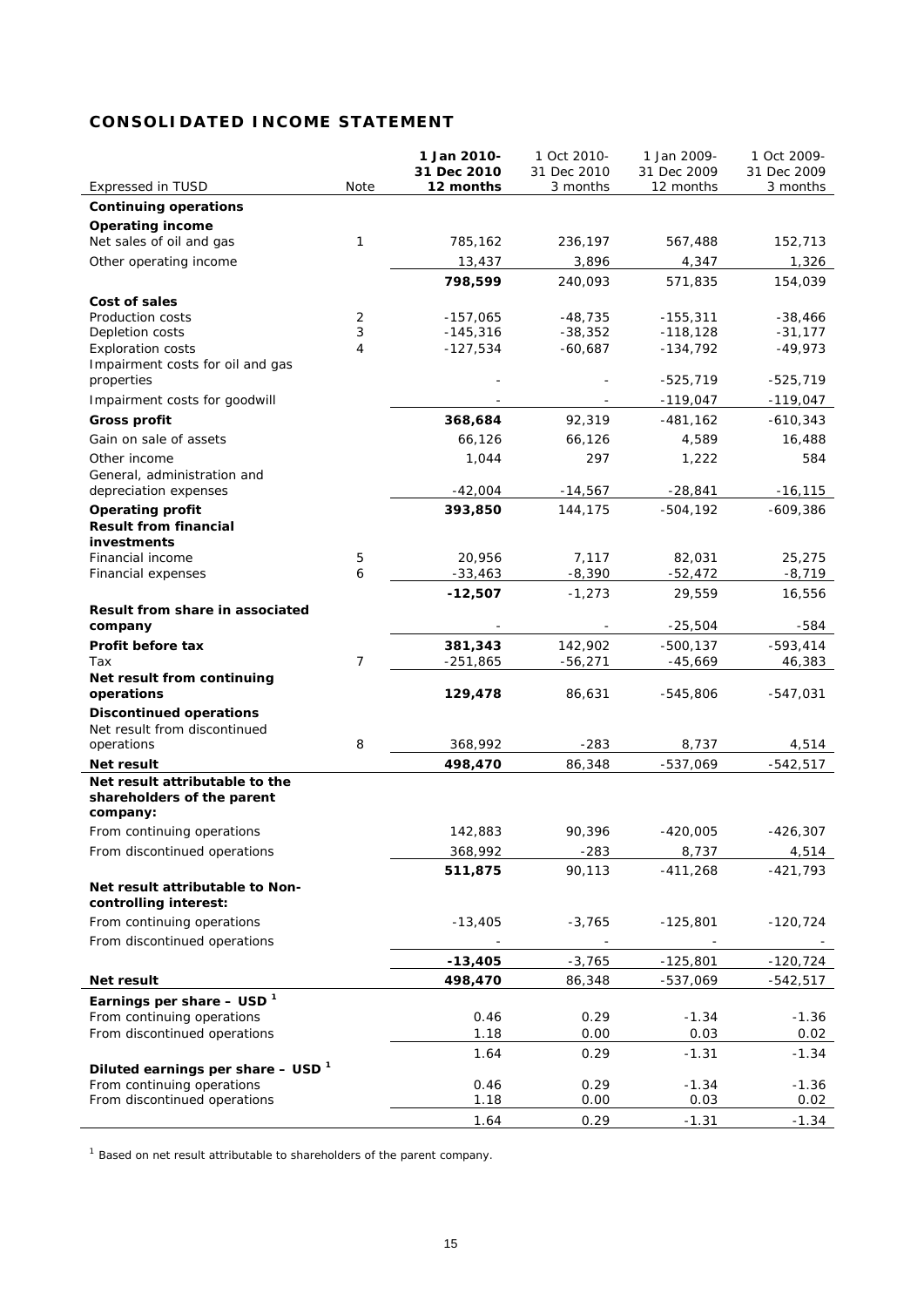## **STATEMENT OF COMPREHENSIVE INCOME**

| <b>Expressed in TUSD</b>                       | 1 Jan 2010-<br>31 Dec 2010<br>12 months | 1 Oct 2010-<br>31 Dec 2010<br>3 months | 1 Jan 2009-<br>31 Dec 2009<br>12 months | 1 Oct 2009-<br>31 Dec 2009<br>3 months |
|------------------------------------------------|-----------------------------------------|----------------------------------------|-----------------------------------------|----------------------------------------|
|                                                |                                         |                                        |                                         |                                        |
| Net result                                     | 498,470                                 | 86,348                                 | $-537,069$                              | $-542,517$                             |
| Other comprehensive income                     |                                         |                                        |                                         |                                        |
| Exchange differences foreign operations        | $-43,972$                               | $-1,201$                               | 74,763                                  | 8,991                                  |
| Cash flow hedges                               | $-378$                                  | 1,217                                  | 47,583                                  | 6,750                                  |
| Available-for-sale financial assets            | 53,128                                  | 39,691                                 | $-19,158$                               | $-7,780$                               |
| Income tax relating to other                   |                                         |                                        |                                         |                                        |
| comprehensive income                           | $-1,771$                                | 171                                    | $-19,064$                               | -494                                   |
| Other comprehensive income, net of tax         | 7,007                                   | 39,878                                 | 84,124                                  | 7,467                                  |
| Total comprehensive income                     | 505,477                                 | 126,226                                | $-452,945$                              | $-535,050$                             |
| Total comprehensive income attributable<br>to: |                                         |                                        |                                         |                                        |
| Shareholders of the parent company             | 510,165                                 | 120,511                                | -317,291                                | -414,191                               |
| Non-controlling interest                       | -4,688                                  | 5,715                                  | $-135,654$                              | $-120,859$                             |
|                                                | 505,477                                 | 126,226                                | $-452,945$                              | $-535,050$                             |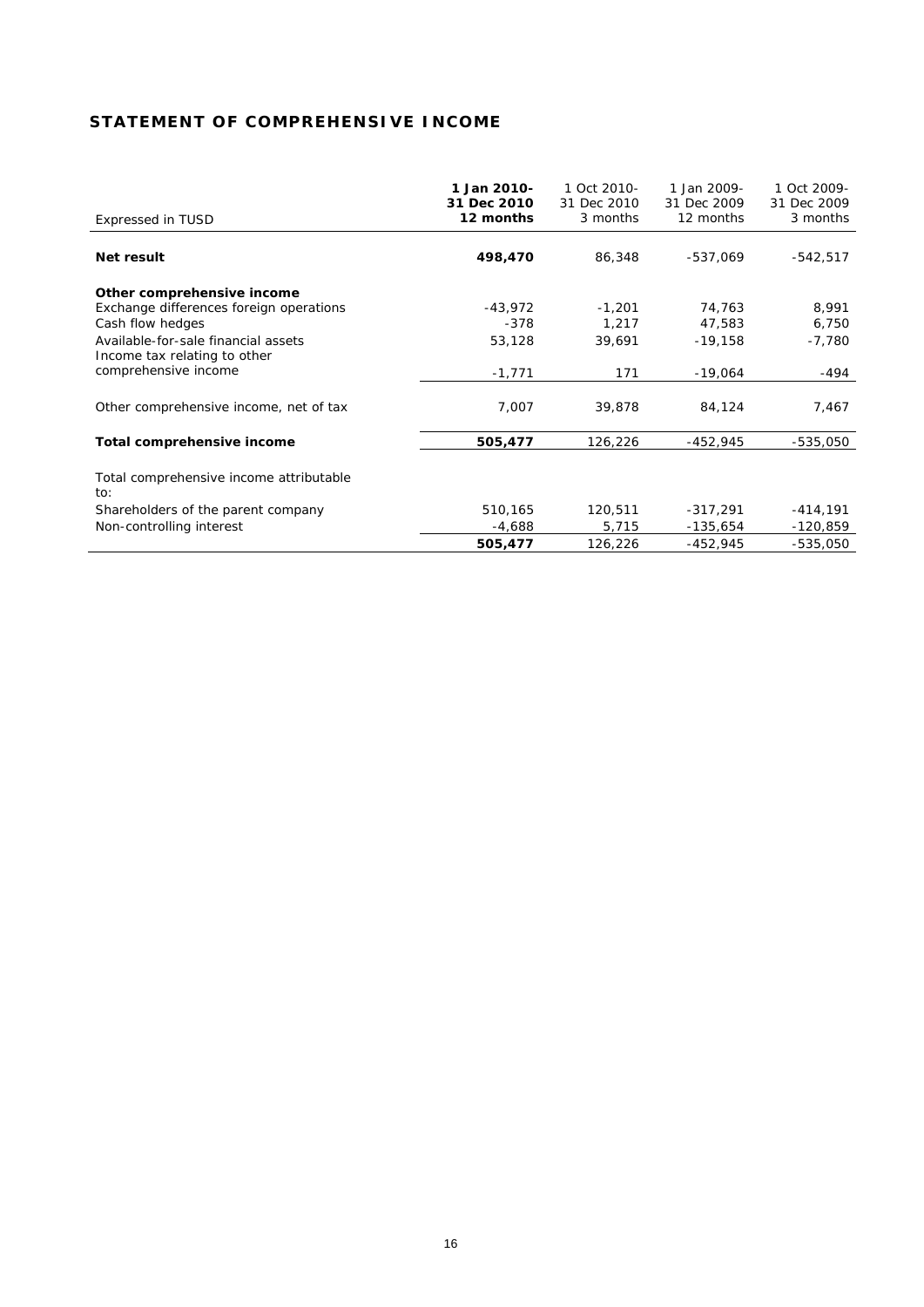## **CONSOLIDATED BALANCE SHEET**

|                                          |             | 31 December | 31 December |
|------------------------------------------|-------------|-------------|-------------|
| <b>Expressed in TUSD</b>                 | <b>Note</b> | 2010        | 2009        |
| <b>ASSETS</b>                            |             |             |             |
| <b>Non-current assets</b>                |             |             |             |
| Oil and gas properties                   | 9           | 1,998,971   | 2,540,348   |
| Solar power properties                   |             |             | 644         |
| Other tangible assets                    |             | 15,271      | 15,283      |
| Goodwill                                 |             |             | 674         |
| Other intangible assets                  |             |             | 5,132       |
| <b>Financial assets</b>                  | 10          | 114,878     | 85,437      |
| Deferred tax                             |             | 15,066      | 27,850      |
| <b>Total non-current assets</b>          |             | 2,144,186   | 2,675,368   |
| <b>Current assets</b>                    |             |             |             |
| Receivables and inventories              | 11          | 236,247     | 197,952     |
| Cash and cash equivalents                |             | 48,703      | 77,338      |
| <b>Total current assets</b>              |             | 284,950     | 275,290     |
| <b>TOTAL ASSETS</b>                      |             | 2,429,136   | 2,950,658   |
| <b>EQUITY AND LIABILITIES</b><br>Equity  |             |             |             |
| Shareholders equity                      |             | 920,416     | 1,141,658   |
| Non-controlling interest                 |             | 77,365      | 95,555      |
| <b>Total equity</b>                      |             | 997,781     | 1,237,213   |
| <b>Non-current liabilities</b>           |             |             |             |
| Provisions                               | 12          | 769,687     | 897,622     |
| Bank Ioans                               |             | 458,835     | 545,729     |
| Other non-current liabilities            |             | 17,836      | 12,598      |
| <b>Total non-current liabilities</b>     |             | 1,246,358   | 1,455,949   |
| <b>Current liabilities</b>               |             |             |             |
| Other current liabilities                | 13          | 184,997     | 257,496     |
| <b>Total current liabilities</b>         |             | 184,997     | 257,496     |
| TOTAL EQUITY AND LIABILITIES             |             | 2,429,136   | 2,950,658   |
| Pledged assets<br>Contingent liabilities |             | 459,220     | 699,506     |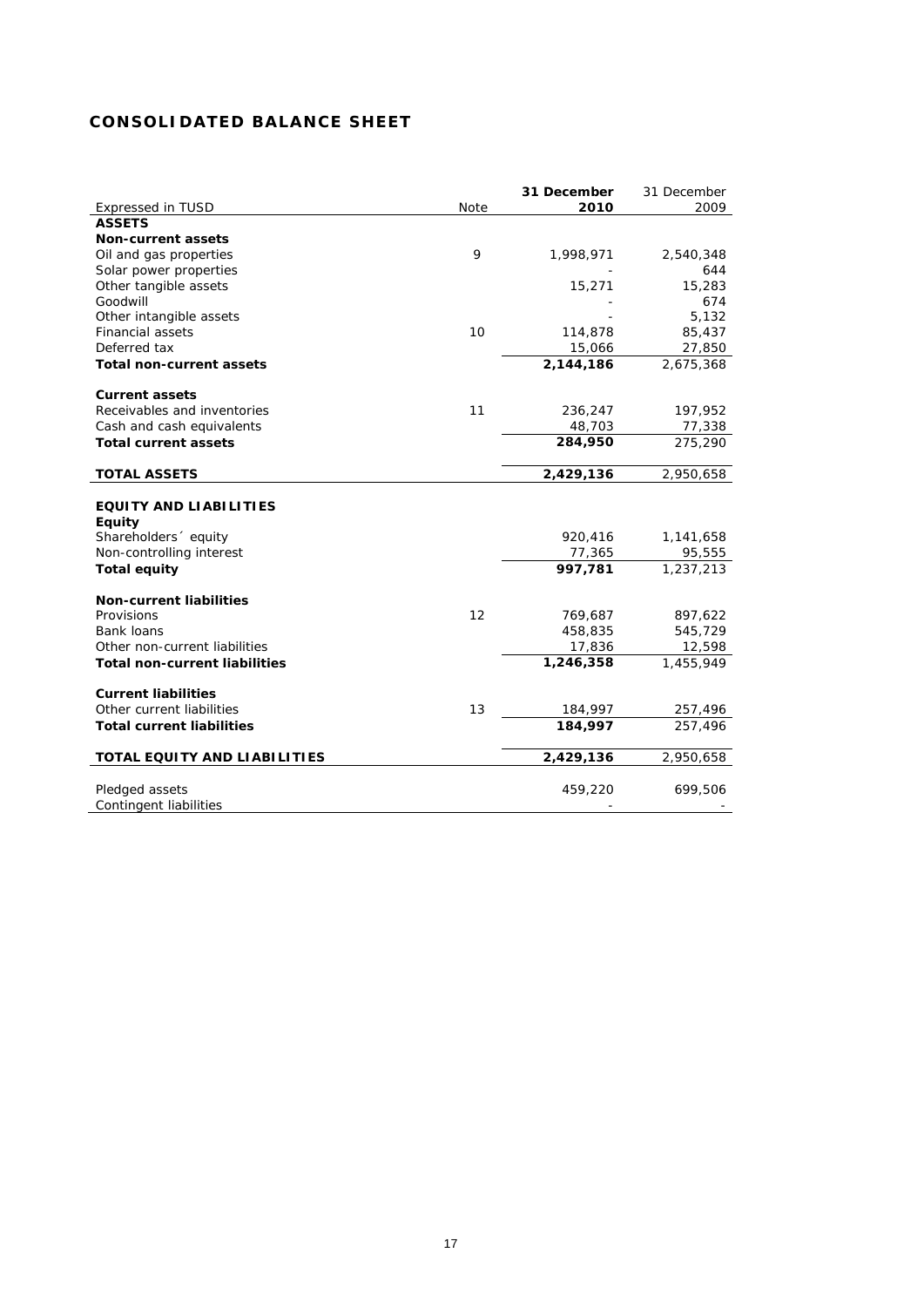## **CONSOLIDATED STATEMENT OF CASH FLOW**

| <b>Expressed in TUSD</b>                                                                 | 1 Jan 2010-<br>31 Dec 2010<br>12 months | 1 Oct 2010-<br>31 Dec 2010<br>3 months | 1 Jan 2009-<br>31 Dec 2009<br>12 months | 1 Oct 2009-<br>31 Dec 2009<br>3 months |
|------------------------------------------------------------------------------------------|-----------------------------------------|----------------------------------------|-----------------------------------------|----------------------------------------|
| Cash flow from operations                                                                |                                         |                                        |                                         |                                        |
| Net result                                                                               | 498,470                                 | 86,348                                 | $-537,069$                              | $-542,517$                             |
| Gain on sale of assets                                                                   | -424,196                                | $-65,843$                              |                                         |                                        |
| Adjustments for non-cash related items                                                   | 575,955                                 | 167,616                                | 1,005,388                               | 651,671                                |
| Interest received                                                                        | 589                                     | 227                                    | 3,381                                   | 881                                    |
| Interest paid                                                                            | $-2,937$                                | 358                                    | $-6,309$                                | 801                                    |
| Income taxes paid                                                                        | $-25,029$                               | $-4,241$                               | $-26,305$                               | -12,627                                |
| Changes in working capital                                                               | $-65,734$                               | $-13,383$                              | 50,512                                  | 77,645                                 |
| Total cash flow from operations                                                          | 557,118                                 | 171,082                                | 489,598                                 | 175,854                                |
| Cash flow used for investments                                                           |                                         |                                        |                                         |                                        |
| Investment in subsidiary assets                                                          | $-22,553$                               | $-14,370$                              | 26,489                                  | 26,489                                 |
| Investment in associated companies                                                       | 235                                     | 10                                     |                                         |                                        |
| Sale of other shares and participations                                                  | 446                                     |                                        | 12,285                                  |                                        |
| Change in other financial fixed assets                                                   | 39                                      | 43                                     | $-194$                                  | $-55$                                  |
| Other payments                                                                           | $-3,085$                                | $-1,564$                               | $-2,050$                                | -27                                    |
| Divestment                                                                               | $-65,808$                               | $-40,805$                              |                                         | 888                                    |
| Investment in intangible fixed assets                                                    | $-200$                                  | 5                                      | $-2,161$                                | $-2,161$                               |
| Investment in oil and gas properties                                                     | $-348,819$                              | $-95,211$                              | $-514,313$                              | $-139,198$                             |
| Investment in solar power properties                                                     | $-21,210$                               | $-1,813$                               | -644                                    | -644                                   |
| Investment in office equipment and other assets                                          | $-4,853$                                | $-1,721$                               | $-2,391$                                | -670                                   |
| Total cash flow used for investments                                                     | $-465,808$                              | $-155,426$                             | $-482,979$                              | $-115,378$                             |
| Cash flow used for/from financing<br>Changes in long-term receivables                    | -75,324<br>$-49,609$                    | -8,687<br>$-63,595$                    |                                         | $-36,362$                              |
| Changes in long-term liabilities<br>Paid financing fees                                  | -51                                     |                                        | 4,750<br>-97                            | -18                                    |
| Purchase of own shares                                                                   | $-10,712$                               |                                        |                                         |                                        |
| Proceeds from share issuance subsidiary company                                          | 15,191                                  |                                        |                                         |                                        |
| Dividend paid to non-controlling interest                                                |                                         |                                        | -46                                     |                                        |
| Total cash flow used for/from financing                                                  | -120,505                                | $-72,282$                              | 4,607                                   | $-36,380$                              |
| Change in cash and cash equivalents<br>Cash and cash equivalents at the beginning of the | $-29,195$                               | $-56,626$                              | 11,226                                  | 24,096                                 |
| period<br>Acquired on consolidation                                                      | 77,338                                  | 53,545                                 | 57,445                                  | 79,833<br>$-26,970$                    |
| Cash held for sale / distribution<br>Currency exchange difference in cash and cash       |                                         | 50,074                                 |                                         |                                        |
| equivalents                                                                              | 560                                     | 1,710                                  | 8,667                                   | 379                                    |
| Cash and cash equivalents at the end of the                                              |                                         |                                        |                                         |                                        |
| period                                                                                   | 48,703                                  | 48,703                                 | 77,338                                  | 77,338                                 |
| Total cash flow from operations                                                          |                                         |                                        |                                         |                                        |
| From continuing operations                                                               | 880,394                                 | 171,365                                | 433,227                                 | 173,513                                |
| Used for/from discontinued operations                                                    | $-323,276$                              | -283                                   | 56,371                                  | 2,341                                  |
|                                                                                          | 557,118                                 | 171,082                                | 489,598                                 | 175,854                                |
| Total cash flow used for investments                                                     |                                         |                                        |                                         |                                        |
| Used for continuing operations                                                           | -423,422                                | $-155,426$                             | $-416,853$                              | $-106,765$                             |
| Used for discontinued operations                                                         | -42,386                                 |                                        | $-66, 126$                              | $-8,613$                               |
|                                                                                          | $-465,808$                              | $-155,426$                             | $-482,979$                              | $-115,378$                             |
| Total cash flow used for/from financing                                                  |                                         |                                        |                                         |                                        |
| From/used for continuing operations                                                      | $-120,505$                              | $-72,282$                              | 19,607                                  | $-36,380$                              |
| From/used for discontinued operations                                                    |                                         |                                        | $-15,000$                               |                                        |
|                                                                                          | $-120,505$                              | $-72,282$                              | 4,607                                   | $-36,380$                              |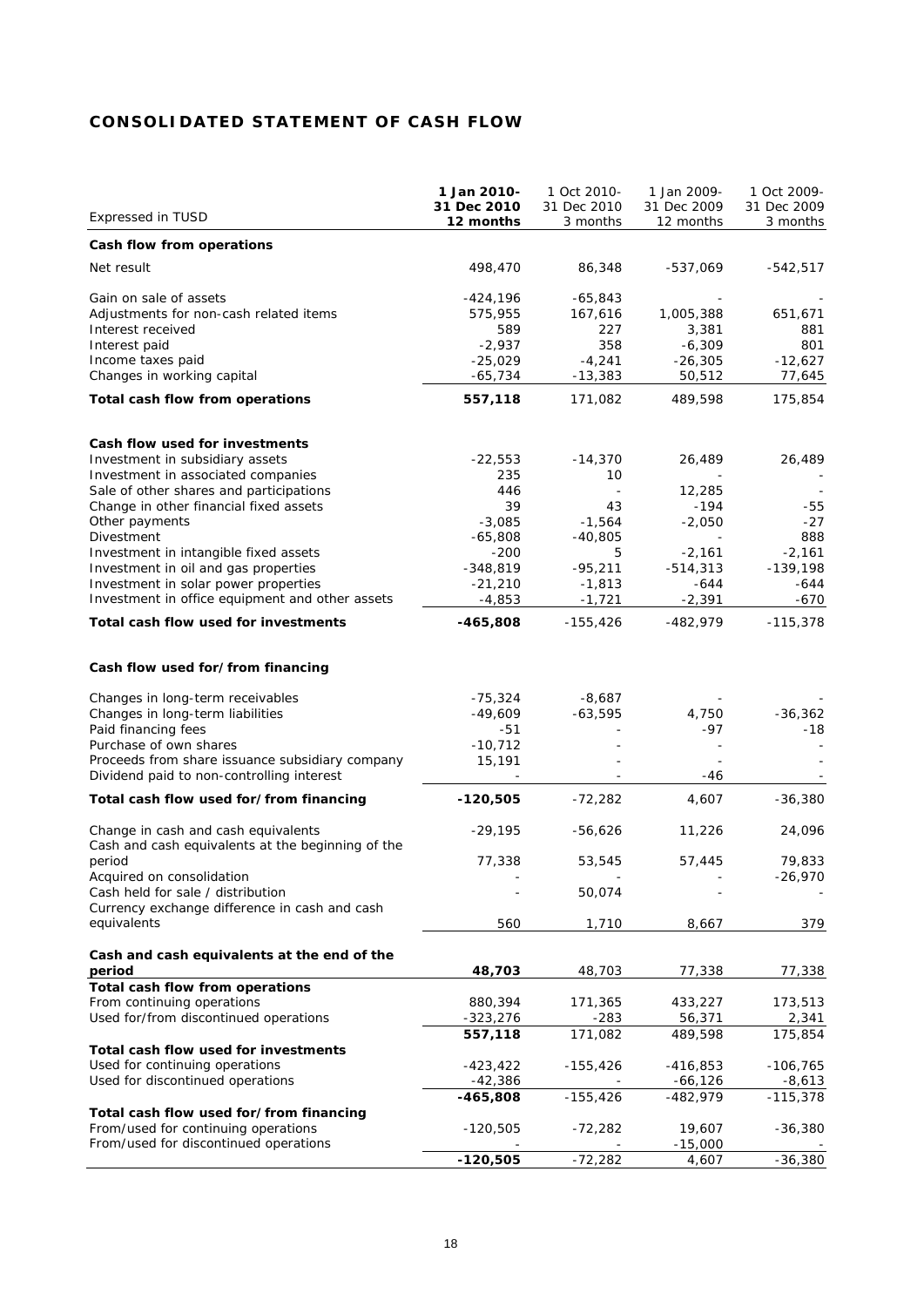## **CONSOLIDATED STATEMENT OF CHANGES IN EQUITY**

|                                   |         | Additional     |            |            |             |              |
|-----------------------------------|---------|----------------|------------|------------|-------------|--------------|
|                                   |         | paid-in-       |            |            | Non-        |              |
| <b>Expressed in TUSD</b>          | Share   | capital/ Other | Retained   |            | controlling |              |
|                                   | capital | reserves       | earnings   | Net result | interest    | Total equity |
| Balance at 1 January 2009         | 463     | 754,104        | 613,917    | 93,958     | 179,793     | 1,642,235    |
| Transfer of prior year net result |         |                | 93,958     | $-93,958$  |             |              |
| Total comprehensive income        |         | 93,229         | 748        | $-411,268$ | $-135,654$  | $-452,945$   |
| Acquired on consolidation         |         | 14,899         | 6,225      |            | 18,770      | 39,894       |
| <b>Divestments</b>                |         | $-26,195$      |            |            | 32,692      | 6,497        |
| Transfer of share based payments  |         | 4,341          | $-4,341$   |            |             |              |
| Share based payments              |         |                | 1,578      |            |             | 1,578        |
| Non-controlling share in dividend |         |                |            |            |             |              |
| paid                              |         |                |            |            | -46         | -46          |
| Balance at 31 December 2009       | 463     | 840,378        | 712,085    | $-411,268$ | 95,555      | 1,237,213    |
| Transfer of prior year net result |         |                | $-411,268$ | 411,268    |             |              |
| Total comprehensive income        |         | $-1,959$       | 249        | 511,875    | $-4,688$    | 505,477      |
| Acquired on consolidation         |         |                |            |            | 94          | 94           |
| <b>Divestments</b>                |         | 4,660          | $-10,520$  |            | $-13,596$   | $-19,456$    |
| <b>Distributions</b>              |         | $-419,316$     | $-298,288$ |            |             | $-717,604$   |
| Purchase of own shares            |         | $-10,712$      |            |            |             | $-10,712$    |
| Transfer of share based payments  |         | 4,379          | $-4,379$   |            |             |              |
| Share based payments              |         |                | 2,769      |            |             | 2,769        |
| Balance at 31 December 2010       | 463     | 417,430        | $-9,352$   | 511,875    | 77,365      | 997,781      |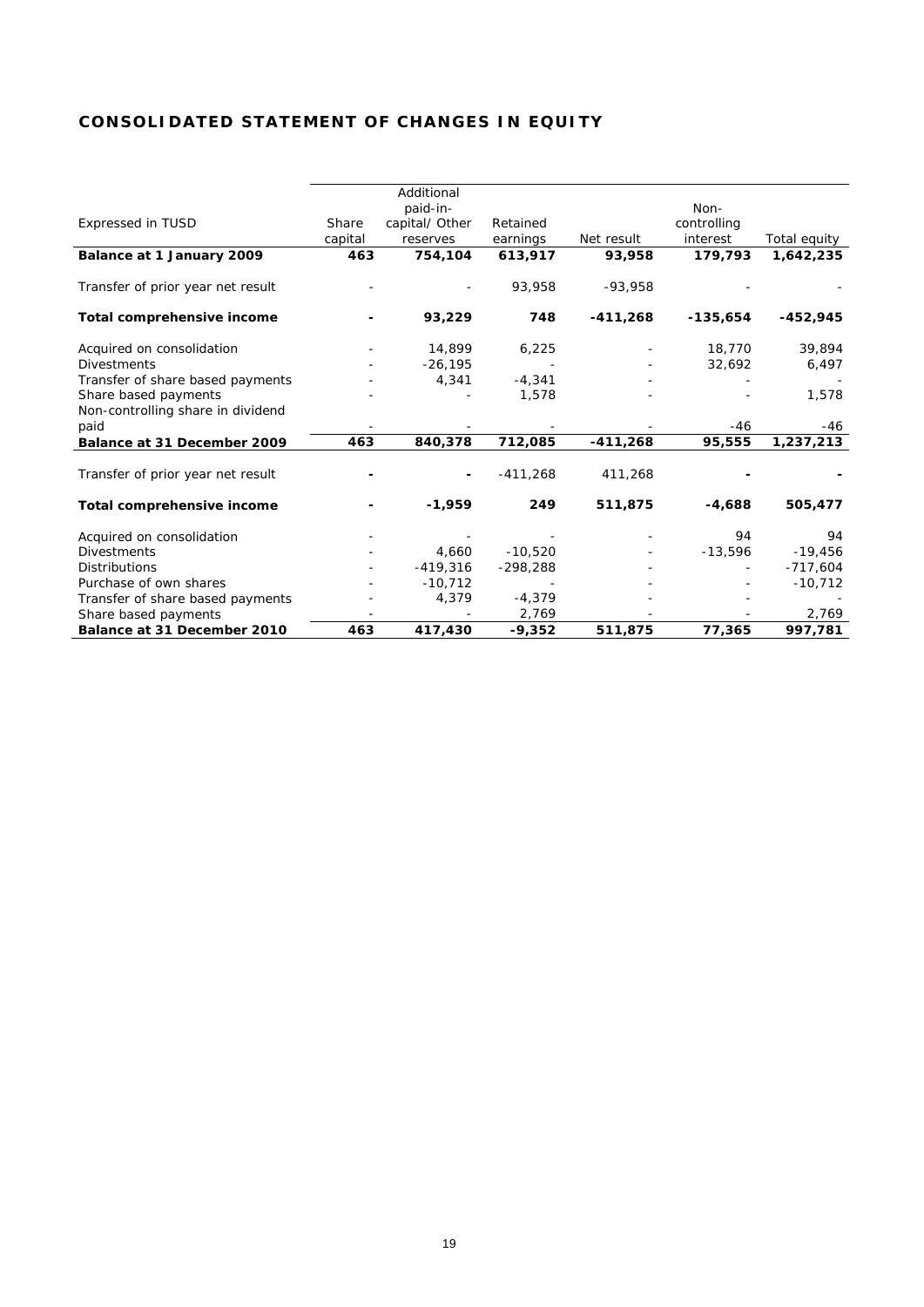| Note 1. Segment information,             | 1 Jan 2010-<br>31 Dec 2010 | 1 Oct 2010-<br>31 Dec 2010 | 1 Jan 2009-<br>31 Dec 2009 | 1 Oct 2009-<br>31 Dec 2009 |
|------------------------------------------|----------------------------|----------------------------|----------------------------|----------------------------|
| <b>TUSD</b>                              | 12 months                  | 3 months                   | 12 months                  | 3 months                   |
| <b>Operating income</b>                  |                            |                            |                            |                            |
| Net sales of:                            |                            |                            |                            |                            |
| Crude oil                                |                            |                            |                            |                            |
| - Norway                                 | 490,390                    | 154,413                    | 296,231                    | 87,242                     |
| - France                                 | 92,681                     | 25,628                     | 77,871                     | 23,060                     |
| - Indonesia                              | 34,994                     | 16,295                     | 36,617                     | 9,649                      |
| - Russia                                 | 66,624                     | 16,445                     | 74,398                     | 19,203                     |
| - Tunisia                                | 29,517                     |                            | 25,469                     |                            |
| - Netherlands                            | 128                        | 52                         | 139                        | 62                         |
|                                          | 714,334                    | 212,833                    | 510,725                    | 139,216                    |
| Condensate                               |                            |                            |                            |                            |
| - Netherlands                            | 1,088                      | 353                        | 848                        | 325                        |
| - Indonesia                              | 200                        | 136                        | 124                        | 21                         |
|                                          | 1,288                      | 489                        | 972                        | 346                        |
| Gas                                      |                            |                            |                            |                            |
| - Norway                                 | 32,687                     | 11,427                     | 18,257                     | 4,943                      |
| - Netherlands                            | 32,357                     | 9,266                      | 37,354                     | 8,160                      |
| - Indonesia                              | 4,496                      | 2,182                      | 180                        | 48                         |
|                                          | 69,540                     | 22,875                     | 55,791                     | 13,151                     |
| Net sales from continuing operations     | 785,162                    | 236,197                    | 567,488                    | 152,713                    |
| Net sales from discontinued operations   | 62,567                     |                            | 228,111                    | 66,305                     |
| <b>Total net sales</b>                   | 847,729                    | 236,197                    | 795,599                    | 219,018                    |
|                                          |                            |                            |                            |                            |
| Operating profit contribution            |                            |                            |                            |                            |
| - Norway                                 | 303,892                    | 62,417                     | 153,045                    | 64,002                     |
| - France                                 | 52,309                     | 14,382                     | 36,230                     | 12,038                     |
| - Netherlands                            | 7,273                      | 2,586                      | 15,125                     | 2,181                      |
| - Russia                                 | 4,734                      | 955                        | $-700,677$                 | -692,845                   |
| - Indonesia                              | 18,203                     | 13,867                     | 3,638                      | 159                        |
| - Tunisia                                | 11,500                     | $-205$                     | 3,159                      | 2                          |
| - Sudan                                  |                            |                            | 1,582                      | 32                         |
| - Vietnam                                | $-31,906$                  | 258                        | $-7,203$                   | 1                          |
| - Congo (Brazzaville)                    | $-19$                      | $-19$                      | $-2,525$                   | $-2,525$                   |
| - Other                                  | 27,864                     | 49,934                     | $-6,566$                   | 7,569                      |
| Operating profit contribution from       |                            |                            |                            |                            |
| continuing operations                    | 393,850                    | 144,175                    | $-504, 192$                | $-609,386$                 |
| Operating profit contribution from       |                            |                            |                            |                            |
| discontinued operations - United Kingdom | 20,774                     |                            | 35,919                     | 10,424                     |
| Total operating profit contribution      | 414,624                    | 144,175                    | $-468,273$                 | $-598,962$                 |
|                                          |                            |                            |                            |                            |

## **NOTES TO THE CONSOLIDATED FINANCIAL STATEMENTS**

| Note 2. Production costs,             | 1 Jan 2010- | 1 Oct 2010- | 1 Jan 2009- | 1 Oct 2009- |
|---------------------------------------|-------------|-------------|-------------|-------------|
|                                       | 31 Dec 2010 | 31 Dec 2010 | 31 Dec 2009 | 31 Dec 2009 |
| <b>TUSD</b>                           | 12 months   | 3 months    | 12 months   | 3 months    |
| Cost of operations                    | 97.179      | 30.171      | 95,415      | 23,285      |
| Tariff and transportation expenses    | 17,438      | 5.638       | 15,738      | 8,252       |
| Direct production taxes               | 41.624      | 10.136      | 40.987      | 11,521      |
| Change in inventory/overlift position | $-3.409$    | 275         | 89          | -7,674      |
| Other                                 | 4.233       | 2.515       | 3.082       | 3,082       |
| Production costs from continuing      |             |             |             |             |
| operations                            | 157.065     | 48,735      | 155,311     | 38,466      |
| Production costs from discontinued    |             |             |             |             |
| operations - United Kingdom           | 32,030      |             | 140.036     | 44,711      |
| <b>Total production costs</b>         | 189,095     | 48,735      | 295.347     | 83,177      |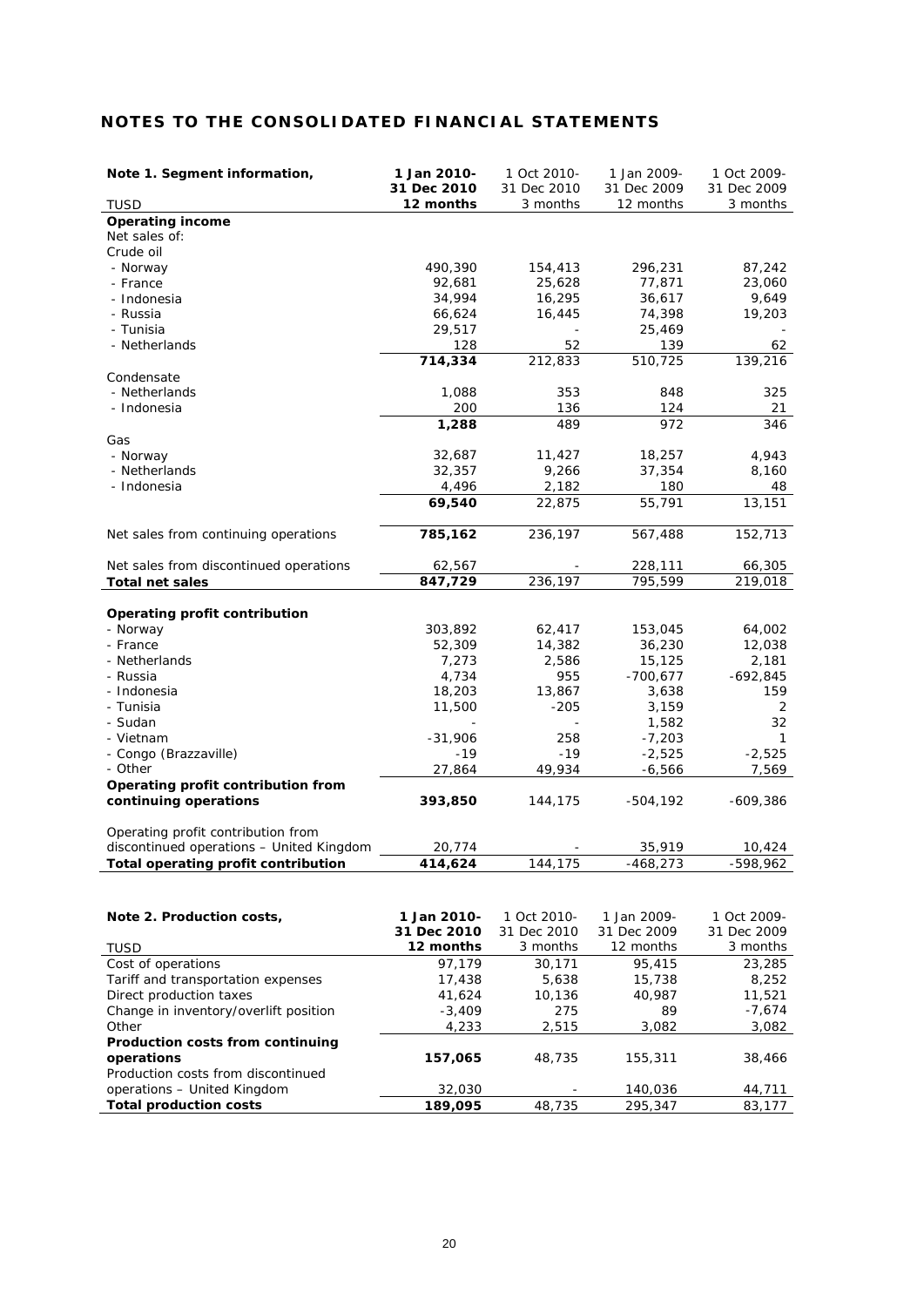| Note 3. Depletion costs,                 | 1 Jan 2010- | 1 Oct 2010- | 1 Jan 2009- | 1 Oct 2009- |
|------------------------------------------|-------------|-------------|-------------|-------------|
|                                          | 31 Dec 2010 | 31 Dec 2010 | 31 Dec 2009 | 31 Dec 2009 |
| <b>TUSD</b>                              | 12 months   | 3 months    | 12 months   | 3 months    |
| Norway                                   | 101,643     | 28,262      | 65,301      | 16,992      |
| France                                   | 14,623      | 3,969       | 12,821      | 3,037       |
| <b>Netherlands</b>                       | 16,490      | 3,715       | 12,727      | 3,007       |
| Indonesia                                | 4,218       | 1,017       | 7.334       | 3,867       |
| Russia                                   | 6,002       | 1,370       | 8,627       | 2,019       |
| Tunisia                                  | 6           |             | 11,318      | 2,255       |
| Depletion of oil and gas properties      | 142,982     | 38,333      | 118,128     | 31,177      |
| Italy                                    | 2,334       | 19          |             |             |
| Depletion of solar properties            | 2,334       | 19          |             |             |
| Depletion from continuing operations     | 145,316     | 38,352      | 118,128     | 31,177      |
| Depletion from discontinued operations - |             |             |             |             |
| United Kingdom                           | 11,362      |             | 51,778      | 12,301      |
| <b>Total depletion costs</b>             | 156,678     | 38,352      | 169,906     | 43,478      |

| Note 4. Exploration costs,               | 1 Jan 2010-<br>31 Dec 2010 | 1 Oct 2010-<br>31 Dec 2010 | 1 Jan 2009-<br>31 Dec 2009 | 1 Oct 2009-<br>31 Dec 2009 |
|------------------------------------------|----------------------------|----------------------------|----------------------------|----------------------------|
| <b>TUSD</b>                              | 12 months                  | 3 months                   | 12 months                  | 3 months                   |
| Norway                                   | 94.526                     | 61,053                     | 69.544                     | 3.122                      |
| France                                   | 214                        |                            | 3.128                      | 387                        |
| Russia                                   |                            |                            | 35,000                     | 35,000                     |
| Sudan                                    | -                          |                            | $-1,580$                   | $-32$                      |
| Congo (Brazzaville)                      | -                          | -                          | 2,522                      | -731                       |
| Vietnam                                  | 31,906                     | $-258$                     | 7,203                      |                            |
| Indonesia                                | $-23$                      | 163                        | 3,712                      | 103                        |
| Cambodia                                 | 29                         | 6                          | 10,989                     | 10,989                     |
| Other                                    | 882                        | $-277$                     | 4,274                      | 1,135                      |
| <b>Exploration costs from continuing</b> |                            |                            |                            |                            |
| operations                               | 127,534                    | 60,687                     | 134,792                    | 49,973                     |
| Exploration costs from discontinued      |                            |                            |                            |                            |
| operations - United Kingdom              | 61                         |                            | 6,149                      | 132                        |
| <b>Total exploration costs</b>           | 127,595                    | 60.687                     | 140,941                    | 50,105                     |

| Note 5. Financial income,                                         | 1 Jan 2010-<br>31 Dec 2010 | 1 Oct 2010-<br>31 Dec 2010 | 1 Jan 2009-<br>31 Dec 2009 | 1 Oct 2009-<br>31 Dec 2009 |
|-------------------------------------------------------------------|----------------------------|----------------------------|----------------------------|----------------------------|
| TUSD                                                              | 12 months                  | 3 months                   | 12 months                  | 3 months                   |
| Interest income                                                   | 3,409                      | 1.522                      | 4.595                      | 1.263                      |
| Foreign exchange gains, net                                       | 13,360                     | 4.923                      | 66,019                     | 23,557                     |
| Insurance proceeds                                                | 377                        | -                          |                            |                            |
| Gain on sale of shares                                            |                            |                            | 10,244                     |                            |
| Other financial income                                            | 3,810                      | 672                        | 1.173                      | 455                        |
| Financial income from continuing<br>operations                    | 20,956                     | 7.117                      | 82,031                     | 25,275                     |
| Financial income from discontinued<br>operations - United Kingdom | 360                        |                            | 32                         | 6                          |
| <b>Total financial income</b>                                     | 21,316                     | 7.117                      | 82.063                     | 25,281                     |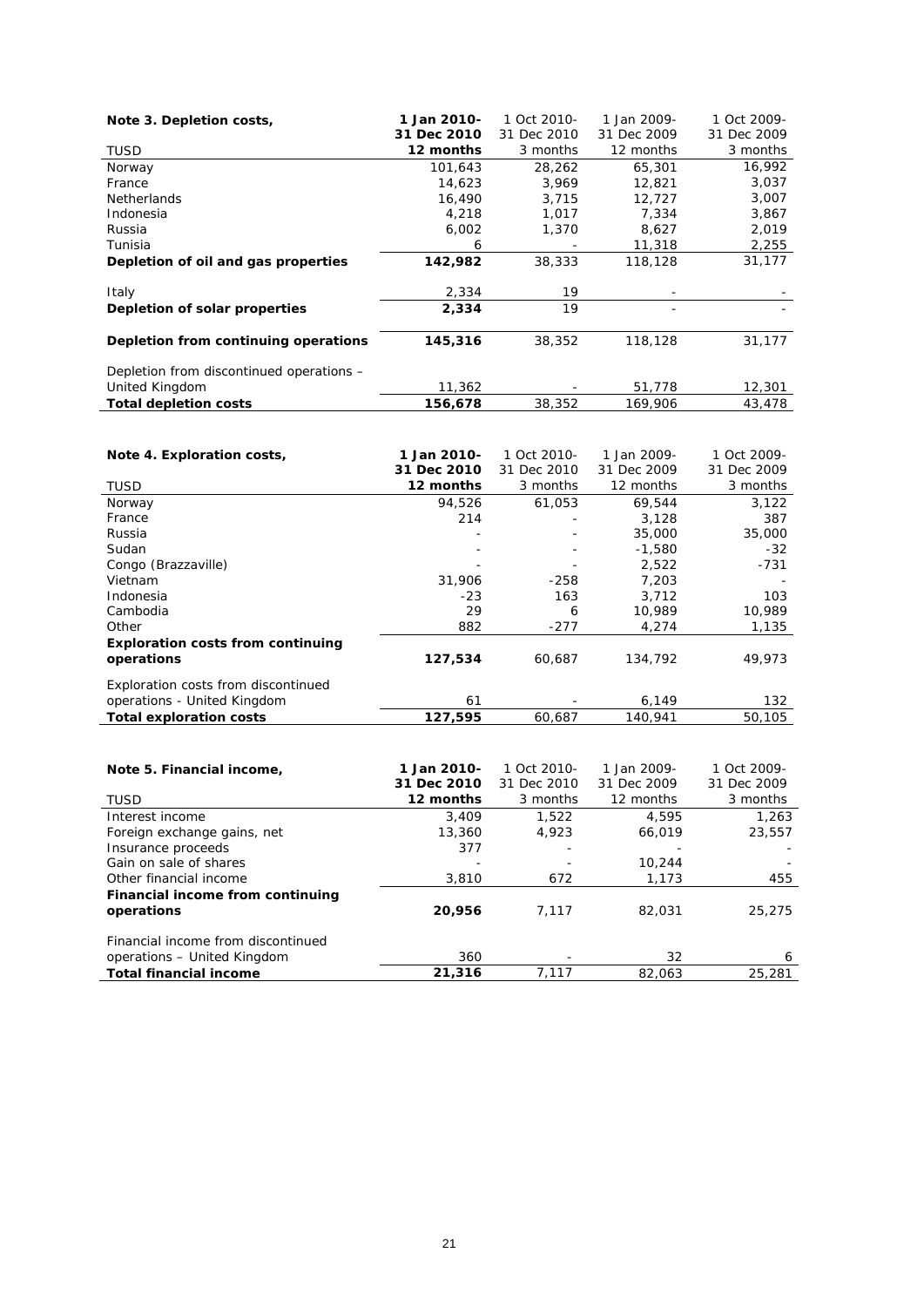| Note 6. Financial expenses,              | 1 Jan 2010- | 1 Oct 2010- | 1 Jan 2009- | 1 Oct 2009- |
|------------------------------------------|-------------|-------------|-------------|-------------|
|                                          | 31 Dec 2010 | 31 Dec 2010 | 31 Dec 2009 | 31 Dec 2009 |
| TUSD                                     | 12 months   | 3 months    | 12 months   | 3 months    |
| Interest expenses                        | 10,047      | 3,777       | 8,895       | 3,307       |
| Result on interest rate hedge settlement | 6,990       | 1,801       | 5,669       | 1,712       |
| Change in market value interest rate     |             |             |             |             |
| hedge                                    | 3,872       | 32          | 452         | 452         |
| Unwinding of site restoration discount   | 3,989       | 1,015       | 2,490       | 645         |
| Amortisation of deferred financing fees  | 2,360       | 603         | 2.539       | 790         |
| Foreign exchange losses, net             |             |             |             |             |
| Loss on sale of shares                   | 3,879       | -5          |             |             |
| Other financial expenses                 | 2,326       | 1,167       | 32,427      | 1,813       |
| Financial expenses from continuing       |             |             |             |             |
| operations                               | 33,463      | 8,390       | 52,472      | 8,719       |
| Financial expenses from discontinued     |             |             |             |             |
| operations - United Kingdom              | 1,224       |             | 24,398      | 4,387       |
| <b>Total financial expenses</b>          | 34,687      | 8,390       | 76,870      | 13,106      |

| Note 7. Tax,                       | 1 Jan 2010- | 1 Oct 2010-              | 1 Jan 2009- | 1 Oct 2009- |
|------------------------------------|-------------|--------------------------|-------------|-------------|
|                                    | 31 Dec 2010 | 31 Dec 2010              | 31 Dec 2009 | 31 Dec 2009 |
| TUSD                               | 12 months   | 3 months                 | 12 months   | 3 months    |
| <b>Continuing operations</b>       |             |                          |             |             |
| Current tax                        | 68,152      | 34,428                   | 32.014      | 22,887      |
| Deferred tax                       | 183,713     | 21,843                   | 13,655      | $-69.270$   |
| Tax from continuing operations     | 251,865     | 56,271                   | 45,669      | $-46.383$   |
| Current tax                        | 7.315       | $\overline{\phantom{a}}$ | 6,546       | 3,646       |
| Deferred tax                       | 1.673       | $\overline{\phantom{a}}$ | $-3.730$    | $-2,117$    |
| Tax from discontinued operations - |             |                          |             |             |
| <b>United Kingdom</b>              | 8,988       | $\overline{\phantom{0}}$ | 2.816       | 1,529       |
| <b>Total tax</b>                   | 260.853     | 56,271                   | 48,485      | $-44.854$   |

| Note 8. Discontinued operations,         | 1 Jan 2010- | 1 Oct 2010- | 1 Jan 2009- | 1 Oct 2009- |
|------------------------------------------|-------------|-------------|-------------|-------------|
|                                          | 31 Dec 2010 | 31 Dec 2010 | 31 Dec 2009 | 31 Dec 2009 |
| TUSD                                     | 12 months   | 3 months    | 12 months   | 3 months    |
| Net sales                                | 62,567      |             | 228,111     | 66,305      |
| Other operating income                   | 1,983       |             | 5,906       | 1,660       |
| <b>Operating income</b>                  | 64,550      |             | 234,017     | 67,965      |
| Production costs                         | $-32,030$   |             | $-140,036$  | $-44,711$   |
| Depletion of oil and gas properties      | $-11,362$   |             | $-51,778$   | $-12,301$   |
| <b>Exploration costs</b>                 | $-61$       |             | $-6,149$    | $-132$      |
| General, administration and depreciation |             |             |             |             |
| expenses                                 | $-323$      |             | $-135$      | -397        |
| <b>Operating profit</b>                  | 20,774      |             | 35,919      | 10,424      |
| Financial income                         | 360         |             | 32          | 6           |
| Financial expenses                       | $-1,224$    |             | $-24,398$   | $-4,387$    |
| Profit before tax                        | 19,910      |             | 11,553      | 6,043       |
| Tax                                      | $-8,988$    |             | $-2,816$    | $-1,529$    |
| Net result from discontinued             |             |             |             |             |
| operations                               | 10,922      |             | 8,737       | 4,514       |
| Gain on sale of assets                   | 358,070     | $-283$      |             |             |
| Net result from discontinued             |             |             |             |             |
| operations                               | 368,992     | $-283$      | 8,737       | 4,514       |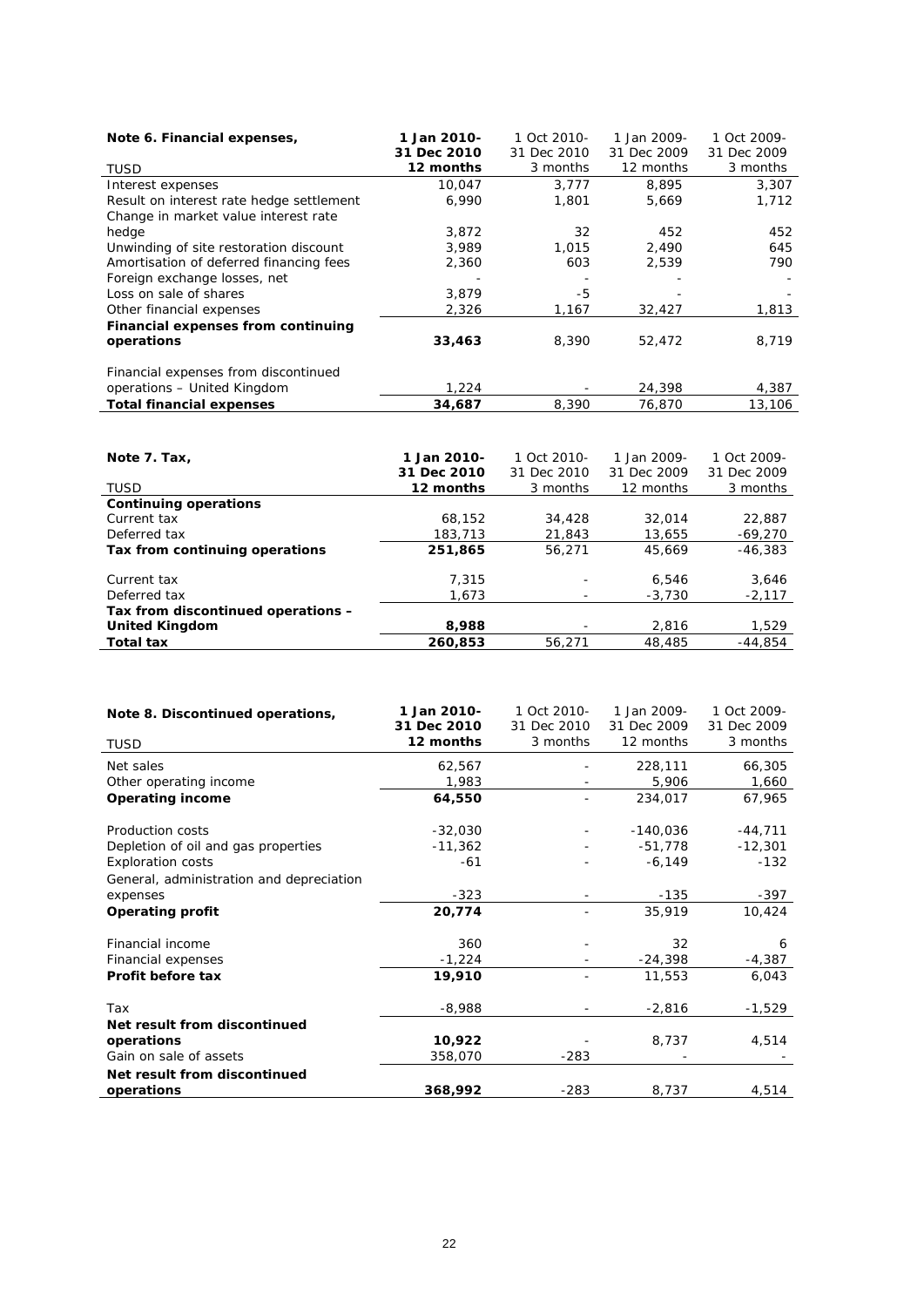| Note 9. Oil and gas properties,<br>TUSD | 31 Dec 2010 | 31 Dec 2009 |
|-----------------------------------------|-------------|-------------|
| Norway                                  | 1,018,533   | 951,793     |
| United Kingdom                          |             | 588,885     |
| France                                  | 159,168     | 168,907     |
| <b>Netherlands</b>                      | 49.721      | 61,670      |
| Indonesia                               | 78,011      | 90.528      |
| Russia                                  | 614,731     | 598,719     |
| Tunisia                                 |             | 210         |
| Congo (Brazzaville)                     | 32,256      | 29,800      |
| Vietnam                                 |             | 16,563      |
| Malaysia                                | 42,058      | 31,473      |
| <b>Others</b>                           | 4.493       | 1,800       |
|                                         | 1,998,971   | 2,540,348   |

| Note 10. Financial assets,      | 31 Dec 2010 | 31 Dec 2009 |
|---------------------------------|-------------|-------------|
| TUSD                            |             |             |
| Other shares and participations | 68,613      | 32,369      |
| Capitalised financing fees      | 4,650       | 7.514       |
| Long-term receivable            | 23,791      | 24,239      |
| Derivative instruments          |             | 231         |
| Other financial assets          | 17,824      | 21,084      |
|                                 | 114,878     | 85,437      |

| Note 11. Receivables and inventories.<br><b>TUSD</b> | 31 Dec 2010 | 31 Dec 2009 |
|------------------------------------------------------|-------------|-------------|
| Inventories                                          | 20,039      | 27,373      |
| Trade receivables                                    | 94,190      | 80,721      |
| Underlift                                            | 13,452      | 8.649       |
| Short-term loan receivable                           | 74.527      | 33,907      |
| Corporation tax                                      |             | 2.241       |
| Joint venture debtors                                | 21,389      | 28,930      |
| Other assets                                         | 12,650      | 16,131      |
|                                                      | 236.247     | 197.952     |

| Note 12. Provisions,<br>TUSD | 31 Dec 2010 | 31 Dec 2009 |
|------------------------------|-------------|-------------|
| Site restoration             | 93.766      | 132,698     |
| Pension                      | 1,421       | 1.354       |
| Deferred taxes               | 650.695     | 743,646     |
| Derivative instruments       |             | 3.122       |
| Other provisions             | 23,805      | 16,802      |
|                              | 769,687     | 897.622     |

| Note 13. Other current liabilities,<br>TUSD | 31 Dec 2010 | 31 Dec 2009 |
|---------------------------------------------|-------------|-------------|
| Trade payables                              | 16,031      | 20,487      |
| Overlift                                    | 1,761       | 1,287       |
| Tax payables                                | 39,679      | 20,870      |
| Accrued expenses                            | 7,667       | 16,472      |
| Acquisition liabilities                     | 5,680       | 7,238       |
| Joint venture creditors                     | 100,931     | 140,046     |
| Short-term loans                            | 450         | 32,400      |
| Derivative instruments                      | 6,866       | 7.074       |
| Other liabilities                           | 5,932       | 11,622      |
|                                             | 184,997     | 257.496     |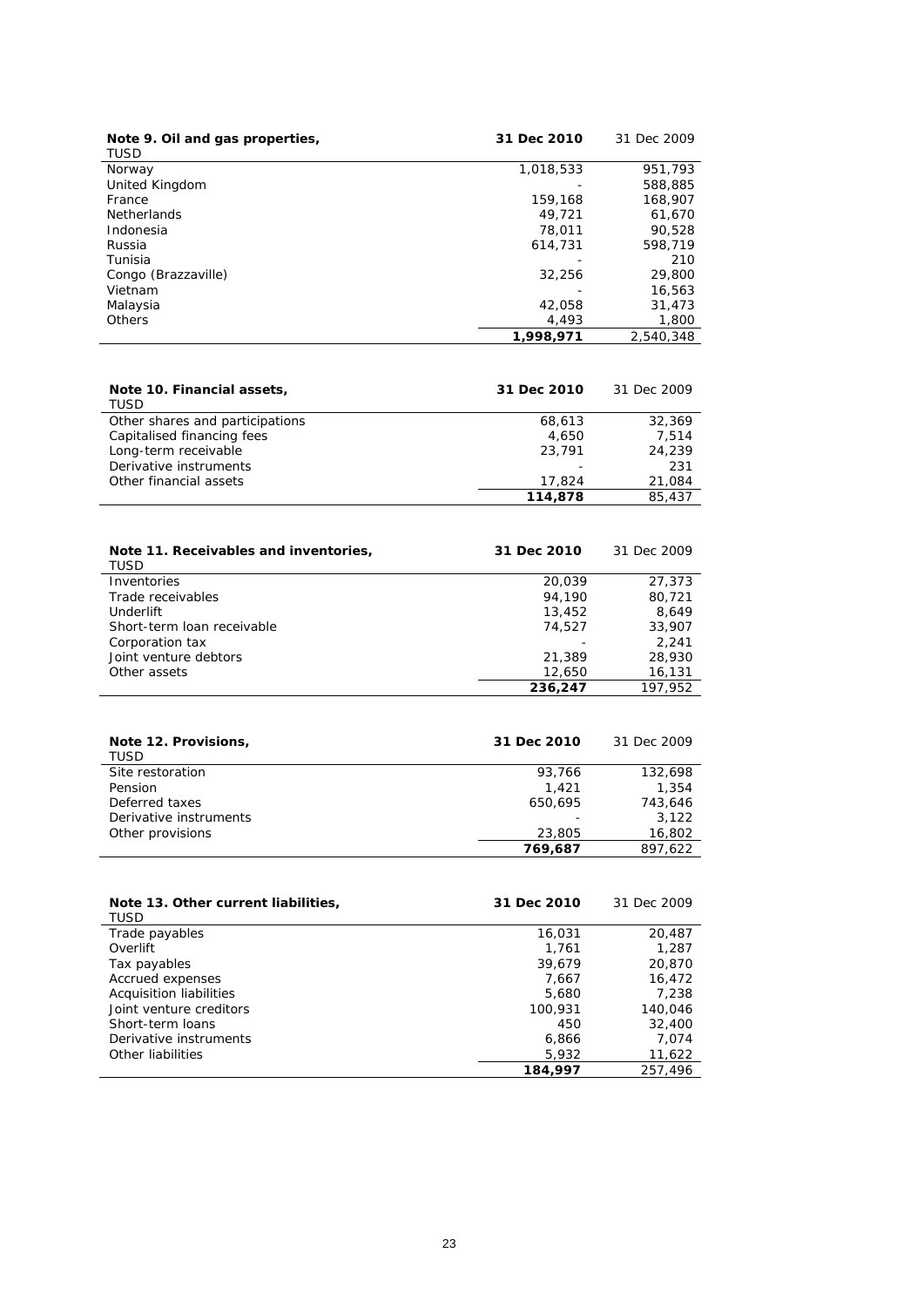## **PARENT COMPANY INCOME STATEMENT IN SUMMARY**

|                                          | 1 Jan 2010- | 1 Oct 2010- | 1 Jan 2009- | 1 Oct 2009- |
|------------------------------------------|-------------|-------------|-------------|-------------|
|                                          | 31 Dec 2010 | 31 Dec 2010 | 31 Dec 2009 | 31 Dec 2009 |
| Expressed in TSEK                        | 12 months   | 3 months    | 12 months   | 3 months    |
| <b>Operating income</b>                  |             |             |             |             |
| Other operating income                   | 25,822      | 10,595      | 33,154      | 9,030       |
| <b>Gross profit</b>                      | 25,822      | 10,595      | 33,154      | 9.030       |
| General and administration expenses      | -72,222     | $-33,908$   | -49,281     | $-15,555$   |
| <b>Operating loss</b>                    | $-46,400$   | $-23,313$   | $-16, 127$  | $-6,525$    |
| <b>Result from financial investments</b> |             |             |             |             |
| Financial income                         | 4,011,462   | 328         | 8,589       | 3,752       |
| Financial expenses                       | $-36.304$   | -7,922      | -7,133      | -7,089      |
|                                          | 3,975,158   | $-7,594$    | 1,456       | $-3,337$    |
|                                          |             |             |             |             |
| Result before tax                        | 3,928,758   | $-30,907$   | $-14,671$   | $-9,862$    |
| Tax                                      | 7,328       |             | $-17,600$   | $-17,600$   |
| Net result                               | 3,936,086   | $-30,907$   | $-32,271$   | $-27,462$   |

## **PARENT COMPANY COMPREHENSIVE INCOME STATEMENT IN SUMMARY**

| Expressed in TSEK                              | 1 Jan 2010-<br>31 Dec 2010<br>12 months | 1 Oct 2010-<br>31 Dec 2010<br>3 months | 1 Jan 2009-<br>31 Dec 2009<br>12 months | 1 Oct 2009-<br>31 Dec 2009<br>3 months |
|------------------------------------------------|-----------------------------------------|----------------------------------------|-----------------------------------------|----------------------------------------|
| Net result                                     | 3,936,086                               | $-30.907$                              | $-32.271$                               | $-27,462$                              |
| Other comprehensive income                     |                                         |                                        |                                         |                                        |
| Total comprehensive income                     | 3,936,086                               | $-30,907$                              | $-32,271$                               | $-27,462$                              |
| Total comprehensive income<br>attributable to: |                                         |                                        |                                         |                                        |
| Shareholders of the parent company             | 3,936,086                               | $-30,907$                              | $-32.271$                               | -27,462                                |
|                                                | 3,936,086                               | $-30.907$                              | $-32.271$                               | $-27.462$                              |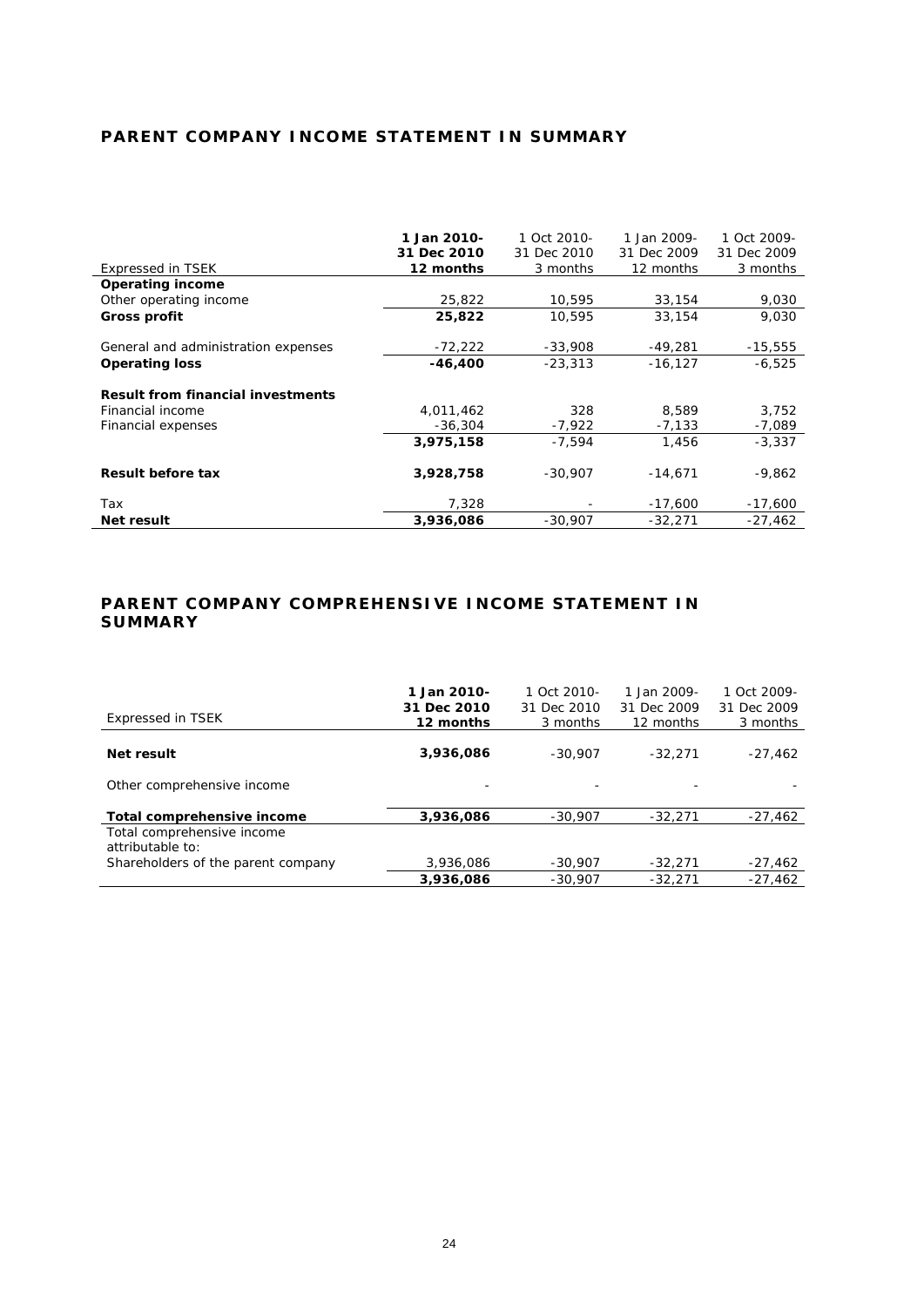## **PARENT COMPANY BALANCE SHEET IN SUMMARY**

| <b>Expressed in TSEK</b>                          | 31 December 2010 | 31 December 2009 |
|---------------------------------------------------|------------------|------------------|
| <b>ASSETS</b>                                     |                  |                  |
| <b>Non-current assets</b>                         |                  |                  |
| <b>Financial assets</b>                           | 7,871,947        | 7,891,762        |
| <b>Total non-current assets</b>                   | 7.871.947        | 7,891,762        |
| <b>Current assets</b>                             |                  |                  |
| Receivables                                       | 7,175            | 5,365            |
| Cash and cash equivalents                         | 6,735            | 532              |
| <b>Total current assets</b>                       | 13,910           | 5,897            |
|                                                   |                  |                  |
| <b>TOTAL ASSETS</b>                               | 7,885,857        | 7,897,659        |
|                                                   |                  |                  |
| SHAREHOLDERS EQUITY AND LIABILITIES               |                  |                  |
| Shareholders  equity including net result for the |                  |                  |
| period                                            | 7,352,376        | 7,840,752        |
| Non current liabilities                           |                  |                  |
| <b>Borrowings</b>                                 | 482,281          |                  |
| Provisions                                        | 36,403           | 36,403           |
| <b>Total non current liabilities</b>              | 518,684          | 36,403           |
|                                                   |                  |                  |
| <b>Current liabilities</b>                        |                  |                  |
| <b>Current liabilities</b>                        | 14,797           | 20,504           |
| <b>Total current liabilities</b>                  | 14,797           | 20,504           |
|                                                   |                  |                  |
| TOTAL EQUITY AND LIABILITIES                      | 7,885,857        | 7,897,659        |
|                                                   |                  |                  |
| Pledged assets                                    | 3,081,228        | 4,978,037        |
| Contingent liabilities                            |                  |                  |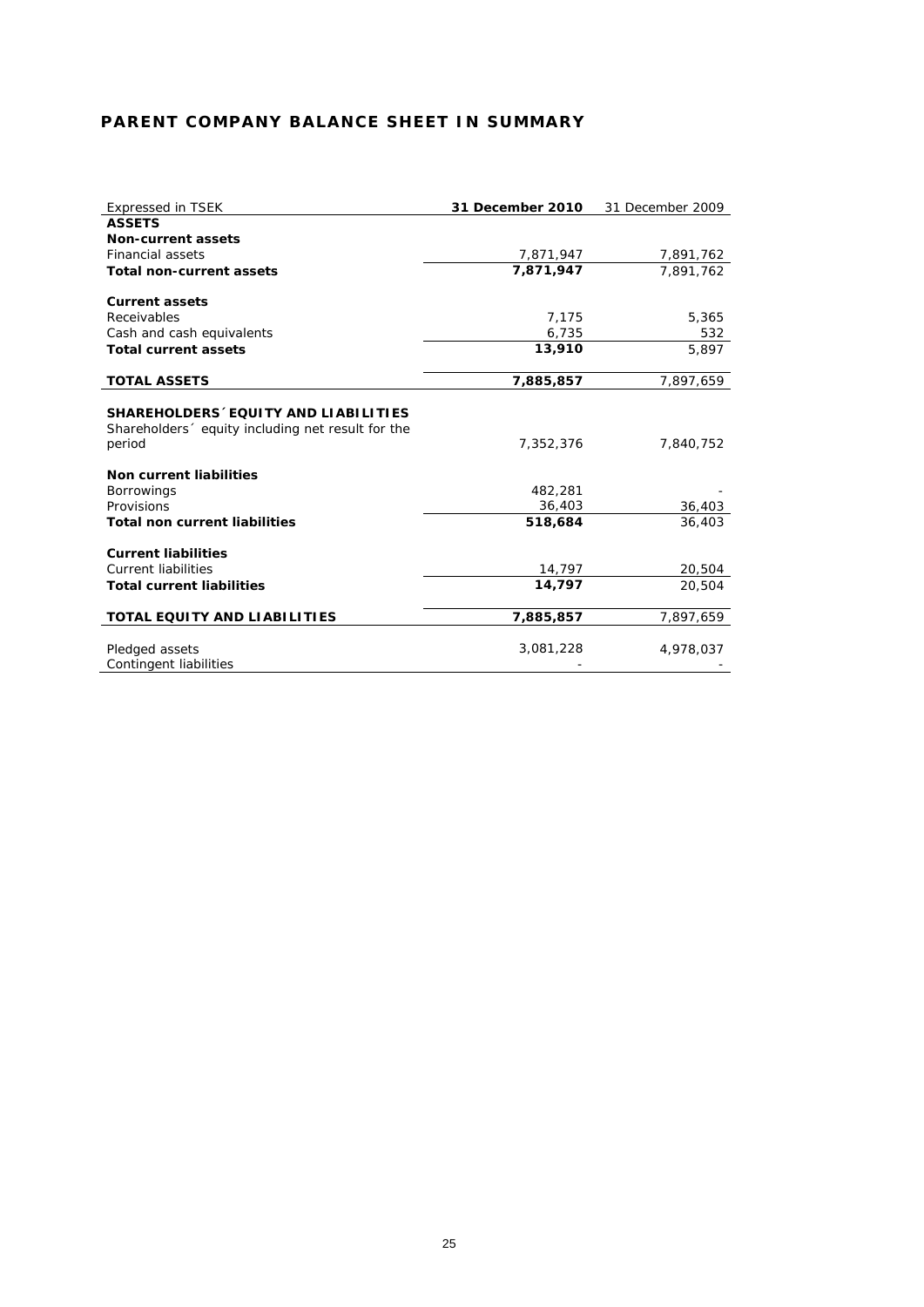## **PARENT COMPANY CASH FLOW STATEMENT IN SUMMARY**

|                                        | 1 Jan 2010-  | 1 Oct 2010- | 1 Jan 2009- | 1 Oct 2009- |
|----------------------------------------|--------------|-------------|-------------|-------------|
|                                        | 31 Dec 2010  | 31 Dec 2010 | 31 Dec 2009 | 31 Dec 2009 |
| <b>Expressed in TSEK</b>               | 12 months    | 3 months    | 12 months   | 3 months    |
| Cash flow from/used for                |              |             |             |             |
| operations                             |              |             |             |             |
| Net result                             | 3,936,086    | $-30,907$   | $-32,271$   | $-27,462$   |
| Adjustment for non-cash related items  | $-3.918.807$ | 29,189      | 18,958      | 17,444      |
| Changes in working capital             | $-798$       | 1,941       | 11,744      | 7,352       |
| Total cash flow from/used for          |              |             |             |             |
| operations                             | 16,481       | 223         | $-1,569$    | $-2,666$    |
| Cash flow from investments             |              |             |             |             |
| Change in other financial fixed assets | 73,460       | 5,142       | 738         | 1,622       |
| Total cash flow from investments       | 73,460       | 5,142       | 738         | 1,622       |
| Cash flow used for financing           |              |             |             |             |
| Purchase of own shares                 | $-83,157$    |             |             |             |
| Total cash flow used for financing     | $-83,157$    |             |             |             |
| Change in cash and cash                |              |             |             |             |
| equivalents                            | 6,784        | 5,365       | $-831$      | $-1,044$    |
| Cash and cash equivalents at the       |              |             |             |             |
| beginning of the period                | 532          | 1,656       | 1,184       | 1,614       |
| Currency exchange difference in cash   |              |             |             |             |
| and cash equivalents                   | $-581$       | $-286$      | 179         | -38         |
| Cash and bank at the end of the        |              |             |             |             |
| period                                 | 6,735        | 6,735       | 532         | 532         |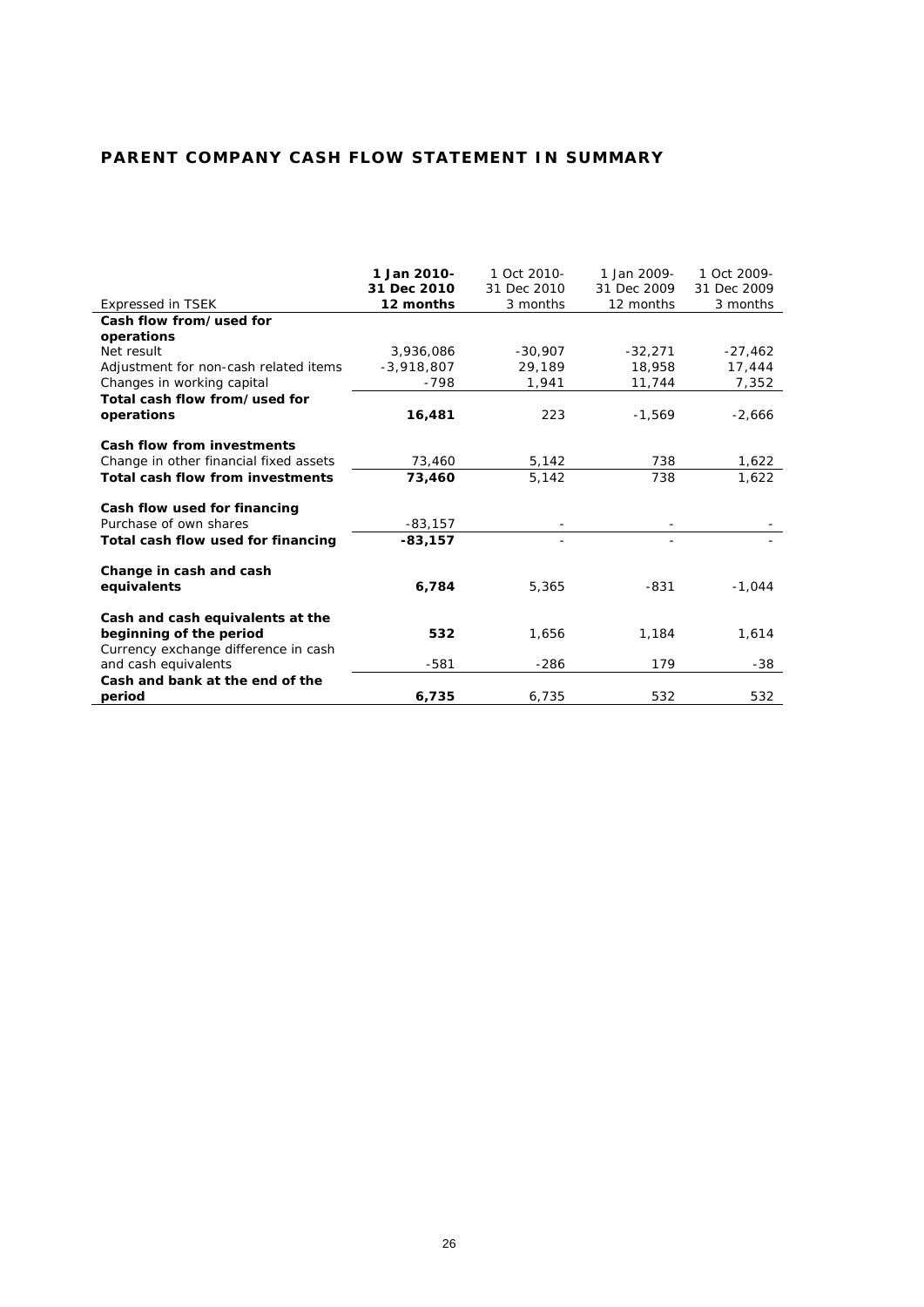## **PARENT COMPANY STATEMENT OF CHANGES IN EQUITY**

|                                   | Restricted equity |           | Unrestricted equity |                          |            |              |
|-----------------------------------|-------------------|-----------|---------------------|--------------------------|------------|--------------|
|                                   | Share             | Statutory | Other               | Retained                 |            | Total        |
| Expressed in TSEK                 | capital           | reserve   | reserves            | earnings                 | Net result | equity       |
| Balance at 1 January 2009         | 3,179             | 861,306   | 5,089,856           | 1,855,683                | 62,778     | 7,872,802    |
| Transfer of prior year net result |                   |           |                     | 62,778                   | $-62,778$  |              |
| Total comprehensive income        |                   |           |                     |                          | $-32,271$  | $-32,271$    |
| Transfer of share based payments  |                   |           | 30,894              | $-30,894$                |            |              |
| Share based payments              |                   |           |                     | 221                      |            | 221          |
| Balance at 31 December 2009       | 3,179             | 861,306   | 5,120,750           | 1,887,788                | $-32,271$  | 7,840,752    |
| Transfer of prior year net result |                   |           |                     | $-32,271$                | 32,271     |              |
| Total comprehensive income        |                   |           |                     | $\overline{\phantom{a}}$ | 3,936,086  | 3,936,086    |
| Dividend                          |                   |           | $-2,515,168$        | $-1,826,272$             |            | $-4,341,440$ |
| Purchase of own shares            |                   |           | $-83,157$           |                          |            | $-83,157$    |
| Transfer of share based payments  |                   |           | 29,380              | $-29,380$                |            |              |
| Share based payments              |                   |           |                     | 135                      |            | 135          |
| Balance at 31 December 2010       | 3,179             | 861,306   | 2,551,805           | $\blacksquare$           | 3,936,086  | 7,352,376    |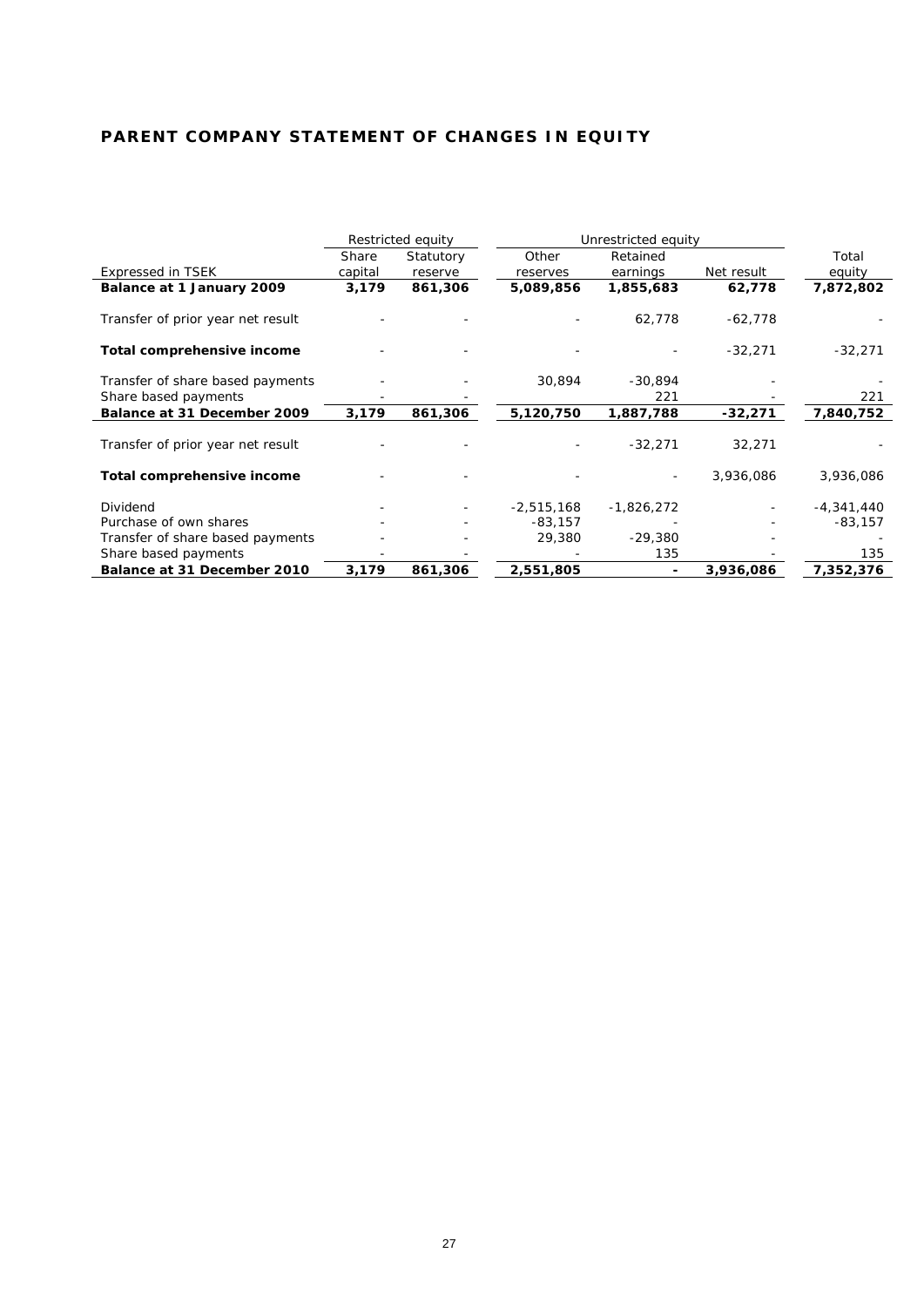## **KEY FINANCIAL DATA**

Key financial data is based on the total of continuing and discontinued operations.

|                                     |             | 1 Jan 2010-<br>31 Dec 2010 | 1 Oct 2010-<br>31 Dec 2010 | 1 Jan 2009-<br>31 Dec 2009 | 1 Oct 2009-<br>31 Dec 2009 |
|-------------------------------------|-------------|----------------------------|----------------------------|----------------------------|----------------------------|
| <b>Financial data</b>               |             | 12 months                  | 3 months                   | 12 months                  | 3 months                   |
| Operating income                    | <b>TUSD</b> | 863,149                    | 240,093                    | 805,852                    | 222,004                    |
| EBITDA                              | <b>TUSD</b> | 635,647                    | 177,681                    | 486,171                    | 124,046                    |
| Net result                          | <b>TUSD</b> | 498,470                    | 86,348                     | $-537,069$                 | $-542,517$                 |
| Operating cashflow                  | <b>TUSD</b> | 598,586                    | 156,929                    | 471,946                    | 112,297                    |
|                                     |             |                            |                            |                            |                            |
| Data per share                      |             |                            |                            |                            |                            |
| Shareholders' equity per share      | <b>USD</b>  | 2.96                       | 2.96                       | 3.64                       | 3.64                       |
| Operating cash flow per share       | <b>USD</b>  | 1.92                       | 0.51                       | 1.51                       | 0.36                       |
| Cash flow from operations per share | <b>USD</b>  | 1.79                       | 0.55                       | 1.56                       | 0.55                       |
| Earnings per share                  | <b>USD</b>  | 1.64                       | 0.29                       | $-1.31$                    | $-1.34$                    |
| Earnings per share fully diluted    | <b>USD</b>  | 1.64                       | 0.29                       | $-1.31$                    | $-1.34$                    |
| EBITDA per share fully diluted      | <b>USD</b>  | 2.04                       | 0.57                       | 1.54                       | 0.39                       |
| Dividend per share                  | <b>USD</b>  | 2.30                       | 0.20                       |                            |                            |
| Quoted price at the end of the      | <b>USD</b>  |                            |                            |                            |                            |
| financial period                    |             | 12.47                      | 12.47                      | 7.95                       | 7.95                       |
| Number of shares issued at period   |             |                            |                            |                            |                            |
| end                                 |             | 317,910,580                | 317,910,580                | 317,910,580                | 317,910,580                |
| Number of shares in circulation at  |             |                            |                            |                            |                            |
| period end                          |             | 311,027,942                | 311,027,942                | 313,420,280                | 313,420,280                |
| Weighted average number of shares   |             |                            |                            |                            |                            |
| for the period                      |             | 312,096,990                | 311,027,942                | 313,420,280                | 313,420,280                |
| Weighted average number of shares   |             |                            |                            |                            |                            |
| for the period (fully diluted)      |             | 312,096,990                | 311,027,942                | 313,420,280                | 313,420,280                |
| <b>Key ratios</b>                   |             |                            |                            |                            |                            |
| Return on equity                    | %           | 45                         | 9                          | $-37$                      | $-36$                      |
| Return on capital employed          | %           | 47                         | 9                          | $-29$                      | $-33$                      |
| Net debt/equity ratio               | %           | 36                         | 36                         | 40                         | 40                         |
| Equity ratio                        | %           | 41                         | 41                         | 42                         | 42                         |
| Share of risk capital               | %           | 67                         | 67                         | 66                         | 66                         |
| Interest coverage ratio             | %           | 3,591                      | 2,555                      | $-2,865$                   | $-9,775$                   |
| Operating cash flow/interest ratio  | $\%$        | 2,803                      | 2,798                      | 2,605                      | 1,780                      |
| Yield                               | %           | 18                         | $\overline{2}$             |                            |                            |

## **KEY RATIO DEFINITIONS**

**Shareholders' equity per share:** Shareholders' equity divided by the number of shares in circulation at period end.

**Operating cash flow per share:** Operating income less production costs and less current taxes divided by the weighted average number of shares for the period.

**Cash flow from operations per share:** Cash flow from operations in accordance with the consolidated statement of cash flow divided by the weighted average number of shares for the period.

**Earnings per share:** Net result attributable to shareholders of the parent company divided by the weighted average number of shares for the period.

**Earnings per share fully diluted:** Net result attributable to shareholders of the parent company divided by the weighted average number of shares for the period after considering the dilution effect of outstanding warrants.

**EBITDA per share fully diluted:** EBITDA divided by the weighted average number of shares for the period after considering the dilution effect of outstanding warrants. EBITDA is defined as operating profit before depletion of oil and gas properties, exploration costs, impairment costs, depreciation of other assets and gain on sale of assets.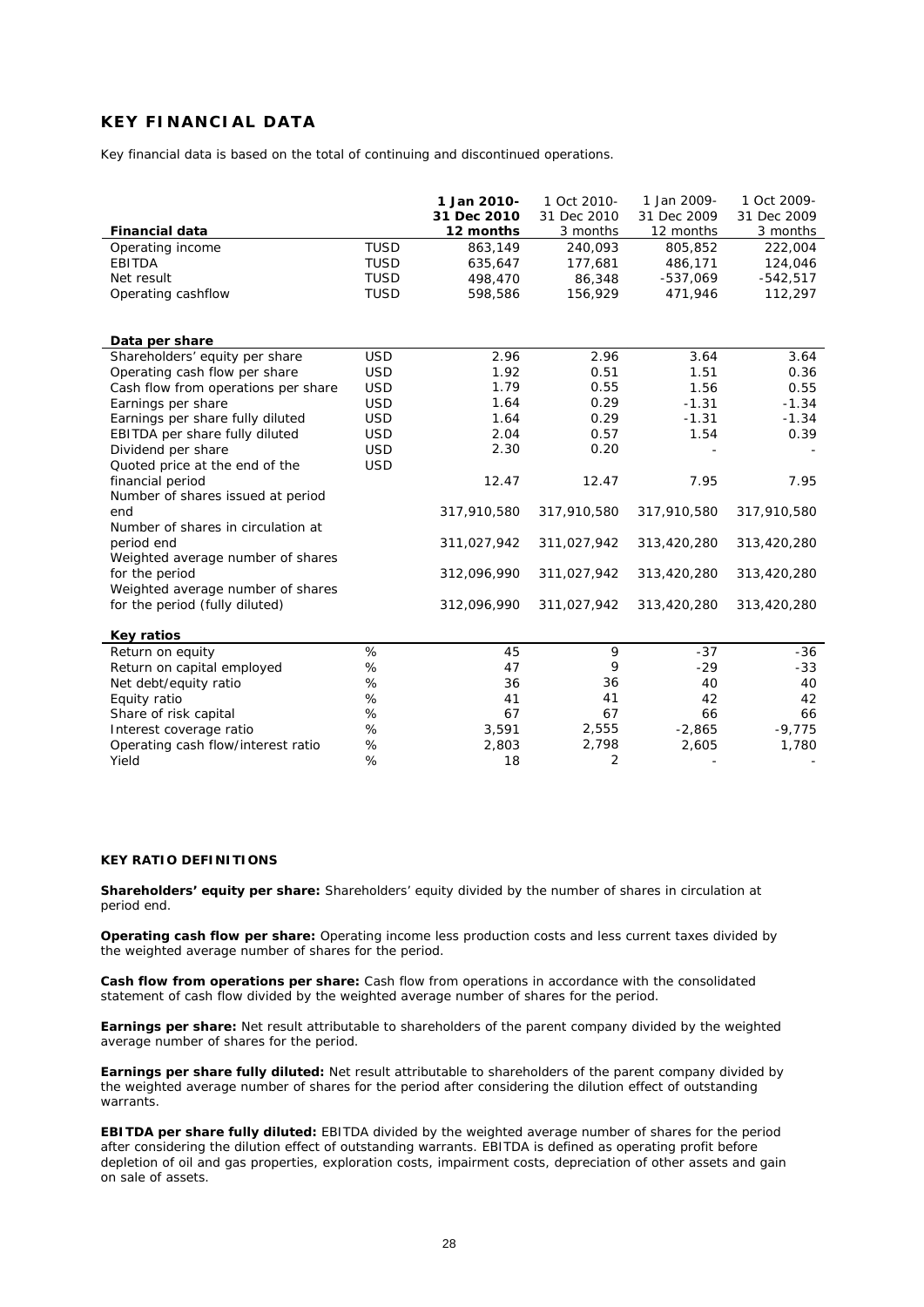**Quoted price at the end of the financial period:** The quoted price in USD is based on the quoted price in SEK converted in USD against the closing rate of the period.

**Weighted average number of shares for the period:** The number of shares at the beginning of the period with changes in the number of shares weighted for the proportion of the period they are in issue.

**Return on equity:** Net result divided by average total equity.

**Return on capital employed:** Income before tax plus interest expenses plus/less exchange differences on financial loans divided by the average capital employed (the average balance sheet total less non-interest bearing liabilities).

**Net debt/equity ratio:** Net interest bearing liabilities divided by shareholders' equity.

**Equity ratio:** Total equity divided by the balance sheet total.

**Share of risk capital:** The sum of the total equity and the deferred tax provision divided by the balance sheet total.

**Interest coverage ratio:** Result after financial items plus interest expenses plus/less exchange differences on financial loans divided by interest expenses.

**Operating cash flow/interest ratio:** Operating income less production costs and less current taxes divided by the interest charge for the period.

**Yield:** dividend per share in relation to quoted share price at the end of the financial period